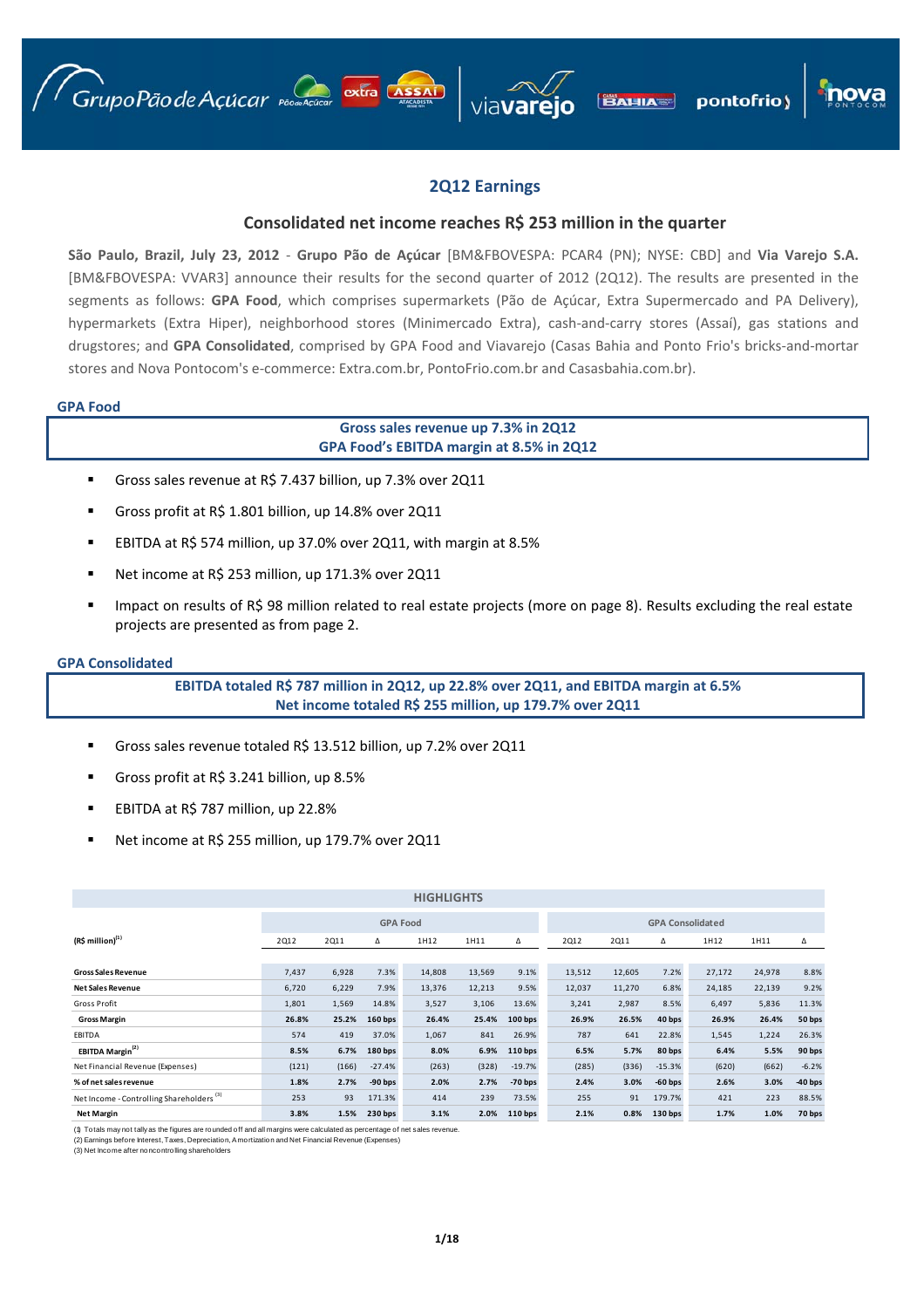

## **PERFORMANCE BY SEGMENT**

The Company's operations are integrated into two business segments, as shown below:

|                   | <b>GPA Food</b>                              |                                                                       |                          | <b>GPA Non-Food</b>   |
|-------------------|----------------------------------------------|-----------------------------------------------------------------------|--------------------------|-----------------------|
|                   | Supermarkets                                 | extra<br>Pãode Acúcar<br><b>Pãode Acúcar</b><br>delivery <sup>®</sup> |                          | pontofriof            |
|                   | <b>Hypermarkets</b>                          | extra                                                                 | <b>Bricks and Mortar</b> |                       |
| Retail            | Neighborhood                                 | mini mercado extra                                                    | viavarejo                | <b>BAHIA</b>          |
|                   | <b>Gas Stations and</b><br><b>Drugstores</b> | posto<br>extra                                                        | E-commerce               | <b>Pextra</b> .com.br |
| Cash and<br>Carry | Cash and<br>Carry                            | PãoseAcúcar<br>drogario<br>Pãose Acúcar<br>$0$ osto $\bullet$         |                          | pontofrio.com         |
| Others            | GPA Malls &<br>Properties                    | <b>ATACADISTA</b><br><b>Malls &amp; Properties</b>                    |                          | casasbahia.com.br     |

In order to enable comparison of the Company's figures, the tables and explanations about the 2Q12 earnings will be presented excluding revenue from the Company's real estate projects (see page 8).

# **SALES PERFORMANCE**

|                                  |             | <b>GPA Food</b>         |      | <b>GPA Food</b> (ex-real estate projects) |             |             |      |                       |  |             |       |  |
|----------------------------------|-------------|-------------------------|------|-------------------------------------------|-------------|-------------|------|-----------------------|--|-------------|-------|--|
|                                  |             | ex-real estate projects |      |                                           |             | Retail      |      | <b>Cash and Carry</b> |  |             |       |  |
| (R\$ million)                    | <b>2Q12</b> | <b>2Q11</b>             | Δ    |                                           | <b>2Q12</b> | <b>2Q11</b> | Δ    | <b>2Q12</b>           |  | <b>2Q11</b> | Δ     |  |
|                                  |             |                         |      |                                           |             |             |      |                       |  |             |       |  |
| <b>Gross Sales Revenue</b>       | 7,339       | 6,928                   | 5.9% |                                           | 6,196       | 5,900       | 5.0% | 1,142                 |  | 1,028       | 11.1% |  |
| <b>Net Sales Revenue</b>         | 6,621       | 6,229                   | 6.3% |                                           | 5,579       | 5,296       | 5.3% | 1,043                 |  | 933         | 11.7% |  |
| Gross 'Same-Store' Sales Revenue | 4.7%        | 9.1%                    |      |                                           |             |             |      |                       |  |             |       |  |
| Food                             | 4.8%        | 10.0%                   |      |                                           |             |             |      |                       |  |             |       |  |
| Non-food                         | 4.3%        | 5.9%                    |      |                                           |             |             |      |                       |  |             |       |  |

# **GPA Food 2Q12 x 2Q11** *(excludes real estate projects)*

GPA Food's gross sales revenue increased 5.9% in 2Q12 over 2Q11, due, among other factors, to the opening of 14 stores in the past 12 months and to the conclusion of the conversion process for banners CompreBem and Sendas into Extra Supermercado and banner Extra Fácil into Minimercado Extra.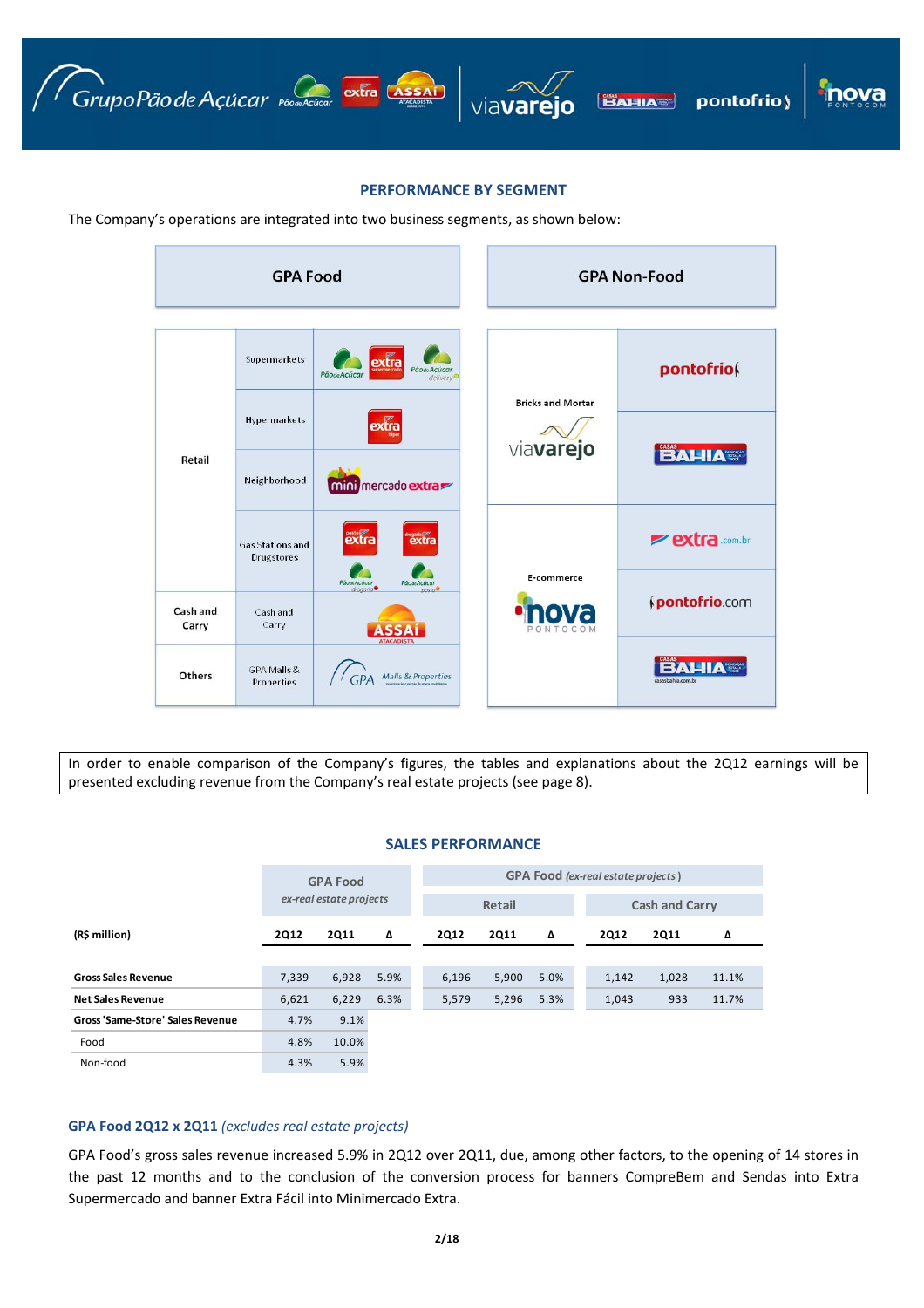pontofrio)

Gross same‐store sales growth was 4.7%, or ‐0.2% in real terms, when deflated by the IPCA benchmark inflation index for the period. It is worth noting that, differently from 2Q11, the shopping period ahead of Easter Day also impacted the first quarter of 2012. The Company's sales performance was also impacted by the retail sales in the beginning of the second quarter, in line with the performance released by the Brazilian Geography and Statistics Institute (IBGE), which showed the slowest growth pace since March 2009.

Retail: Gross sales revenue up 5.0% over 2Q11, mainly due to:

Grupo Pão de Açúcar production extra Assai

- Differentiated performance in some segments, mainly of the general merchandise segment, which posted higher sales revenue due to the introduction of a broader assortment for such products, and of the home and personal care segment, for which several initiatives were developed jointly with suppliers. The trend was offset by a decline in the fish segment's sales revenue, due to the Easter effect and to a lower average price per kilo;
- Faster sales pace in the neighborhood and supermarket formats. The first format saw the conversion of of 66 Extra Fácil stores into Minimercado Extra. Minimercado's value proposition is different from Extra Fácil's, once the first offers a broader assortment of perishables and services, in addition to assortment adjusted to each microregion. In 2Q12, the conversion process of banner Extra Fácil into Minimercado Extra was concluded. As for the second format, Extra Supermercado also posted growth above the Group's average in gross same‐store sales.
- Cash and carry: Gross sales revenue up 11.1%, mainly due to:
	- Brand repositioning, with assortment changes, a process which began in the second half of 2011, focusing on the assortment to the target publics - processors, distributors and users, which favors an increase in the average ticket.

|                                  |        | <b>GPA Food</b><br>ex-real estate projects |      |             |             |      | <b>GPA Consolidated</b><br>ex-real estate projects |        |      |  |
|----------------------------------|--------|--------------------------------------------|------|-------------|-------------|------|----------------------------------------------------|--------|------|--|
| (R\$ million)                    | 1H12   | 1H11                                       | Δ    | <b>2Q12</b> | <b>2Q11</b> | Δ    | 1H12                                               | 1H11   | Δ    |  |
|                                  |        |                                            |      |             |             |      |                                                    |        |      |  |
| <b>Gross Sales Revenue</b>       | 14.709 | 13,569                                     | 8.4% | 13,414      | 12,605      | 6.4% | 27,073                                             | 24,978 | 8.4% |  |
| <b>Net Sales Revenue</b>         | 13,278 | 12,213                                     | 8.7% | 11,939      | 11,270      | 5.9% | 24,087                                             | 22,139 | 8.8% |  |
| Gross 'Same-Store' Sales Revenue | 7.0%   | 7.4%                                       |      | 5.6%        | 10.1%       |      | 7.6%                                               | 8.5%   |      |  |
| Food                             | 7.0%   | 7.4%                                       |      |             |             |      |                                                    |        |      |  |
| Non-food                         | 6.7%   | 7.3%                                       |      |             |             |      |                                                    |        |      |  |

# **GPA Food 1H12 x 1H11** *(excludes real estate projects)*

In the first half of 2012, gross sales revenue increased 8.4%. The 7.0% same-store sales growth, or 2.0% in real terms, is due to the successful conversions into Extra Supermercado and Minimercado Extra, as these banners' stores posted improved performance compared with the ones in operation before the conversion, and to the opening of 10 stores in the past 12 months (for further information, see page 10, on the CAPEX section).

# **GPA Consolidated 2Q12 x 2Q11**

Gross sales revenue totaled R\$ 13.414 billion in 2Q12, up 6.4%. In addition to GPA Food's growth, as explained above, sales increase at Viavarejo stood out. The operation posted sales growth in two of the industry's main shopping dates for the home appliances segment: Mothers' Day, in May, and Valentines' Day, commemorated in June in Brazil, and were also benefitted by an extension of the reduction on the IPI tax on some white-line products and relaxation in the tax on furniture.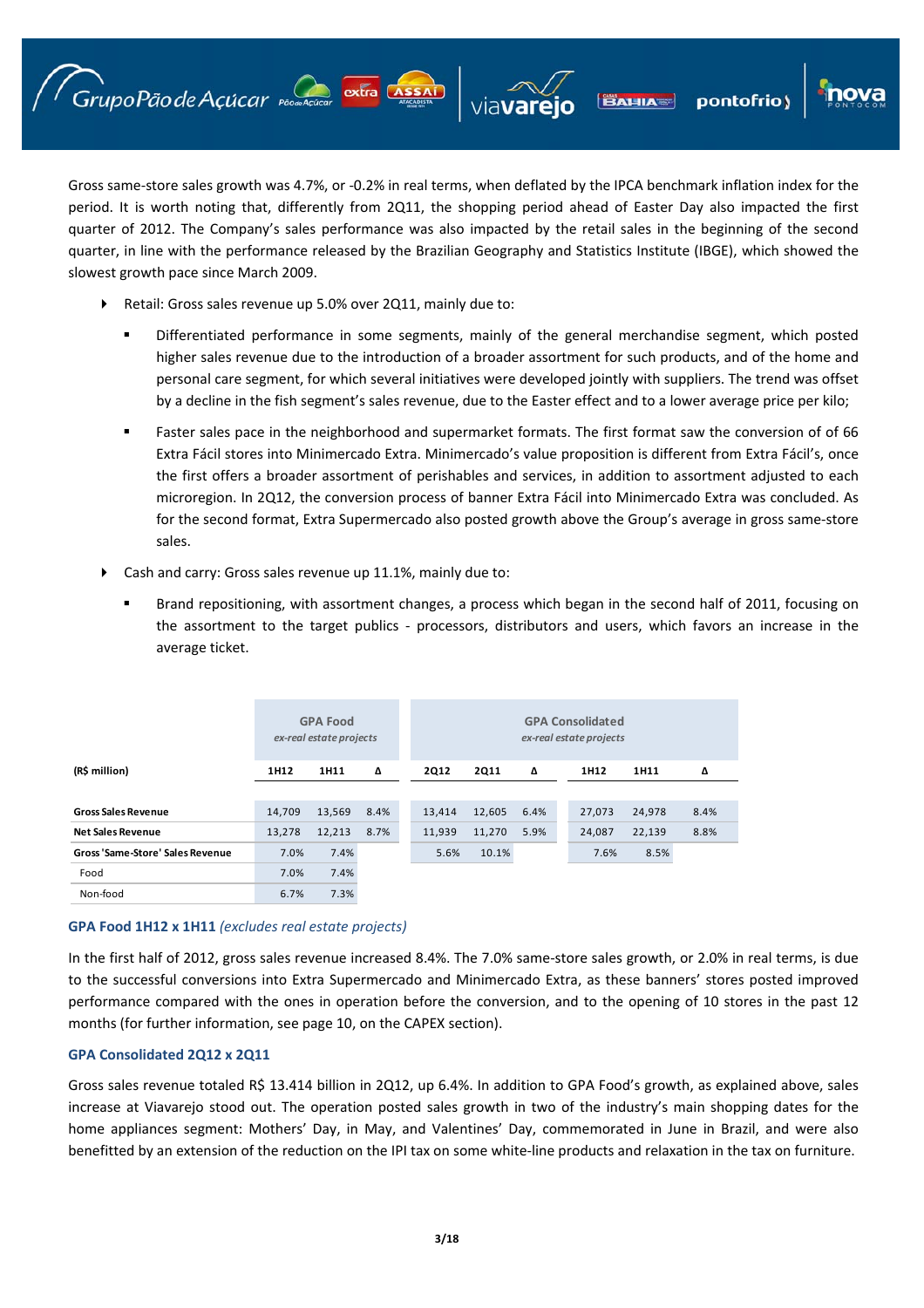

# **GPA Consolidated 1H12 x 1H11**

Gross sales revenue totaled R\$ 27.073 billion, up 8.4%. Same-store sales growth was 7.6%.

|                                     |             | <b>GPA Food</b>         |        | <b>GPA Food (ex-real estate projects)</b> |             |        |             |                       |           |  |  |  |
|-------------------------------------|-------------|-------------------------|--------|-------------------------------------------|-------------|--------|-------------|-----------------------|-----------|--|--|--|
|                                     |             | ex-real estate projects |        |                                           | Retail      |        |             | <b>Cash and Carry</b> |           |  |  |  |
| (R\$ million)                       | <b>2Q12</b> | <b>2Q11</b>             | Δ      | <b>2Q12</b>                               | <b>2Q11</b> | Δ      | <b>2Q12</b> | <b>2Q11</b>           | Δ         |  |  |  |
|                                     |             |                         |        |                                           |             |        |             |                       |           |  |  |  |
| <b>Net Sales Revenue</b>            | 6,621       | 6,229                   | 6.3%   | 5,579                                     | 5,296       | 5.3%   | 1,043       | 933                   | 11.7%     |  |  |  |
| <b>Gross Profit</b>                 | 1,703       | 1,569                   | 8.5%   | 1,550                                     | 1,454       | 6.6%   | 153         | 115                   | 32.5%     |  |  |  |
| <b>Gross Margin</b>                 | 25.7%       | 25.2%                   | 50 bps | 27.8%                                     | 27.5%       | 30 bps | 14.6%       | 12.3%                 | $230$ bps |  |  |  |
| Selling Expenses                    | (1,049)     | (988)                   | 6.2%   | (947)                                     | (892)       | 6.1%   | (102)       | (96)                  | 6.6%      |  |  |  |
| General and Administrative Expenses | (175)       | (162)                   | 8.2%   | (165)                                     | (156)       | 5.4%   | (10)        | (5)                   | 88.5%     |  |  |  |
| <b>Total Operating Expenses</b>     | (1, 224)    | (1, 150)                | 6.5%   | (1, 112)                                  | (1,048)     | 6.0%   | (113)       | (102)                 | 11.0%     |  |  |  |
| % of Net Sales Revenue              | 18.5%       | 18.5%                   | 0 bps  | 20.0%                                     | 19.8%       | 20 bps | 10.8%       | 10.9%                 | $-10$ bps |  |  |  |
| <b>EBITDA</b>                       | 479         | 419                     | 14.2%  | 439                                       | 406         | 8.2%   | 40          | 14                    | 192.3%    |  |  |  |
| <b>EBITDA Margin</b>                | 7.2%        | 6.7%                    | 50 bps | 7.9%                                      | 7.7%        | 20 bps | 3.8%        | 1.5%                  | 230 bps   |  |  |  |

## **Operating Performance**

# **GPA Food 2Q12 x 2Q11** *(excludes real estate projects)*

In 2Q12, EBITDA totaled R\$ 479 million, up 14.2%, and margin was up 50 basis points, to 7.2%. EBITDA of the retail segment increased 8.2%, while EBITDA of the cash-and-carry segment increased 192.3%. In 2Q11, the cash-and-carry segment accounted for 14.8% in GPA Food's gross sales revenue, and increased to 15.6% in 2Q12. This segment's participation on GPA Food's EBITDA accounted for 8.3% in 2Q12, up from 3.3% in 2Q11.

- Retail: EBITDA margin reached 7.9%, a 20‐basis‐point gain, due to:
	- 30-basis-point gain in gross margin, following a sales mix with higher value-added products, such as perishables and general merchandise, which were also favored by the conversions into Minimercado Extra and Extra Supermercado, once these categories' presence is higher on those formats. Such performance was in line with the trend in the previous quarters;
	- Increase of 20 basis points in total operating expenses as percentage of net sales revenue due to an increase in personnel and marketing expenses.
- Cash and carry: the segment posted EBITDA margin at 3.8%, up 230 basis points over 2Q11, due to:
	- 230 basis-point increase in gross margin, to 14.6%, following maturation of stores opened in the past 2 years; new positioning in assortment for the target public, which privileges more profitable items;
	- **Reduction in sales expenses due to productivity gains in stores and adjustment of services rendered at the** stores. The sales area reformatting, for inventory optimization, and the logistics model review benefit expense control;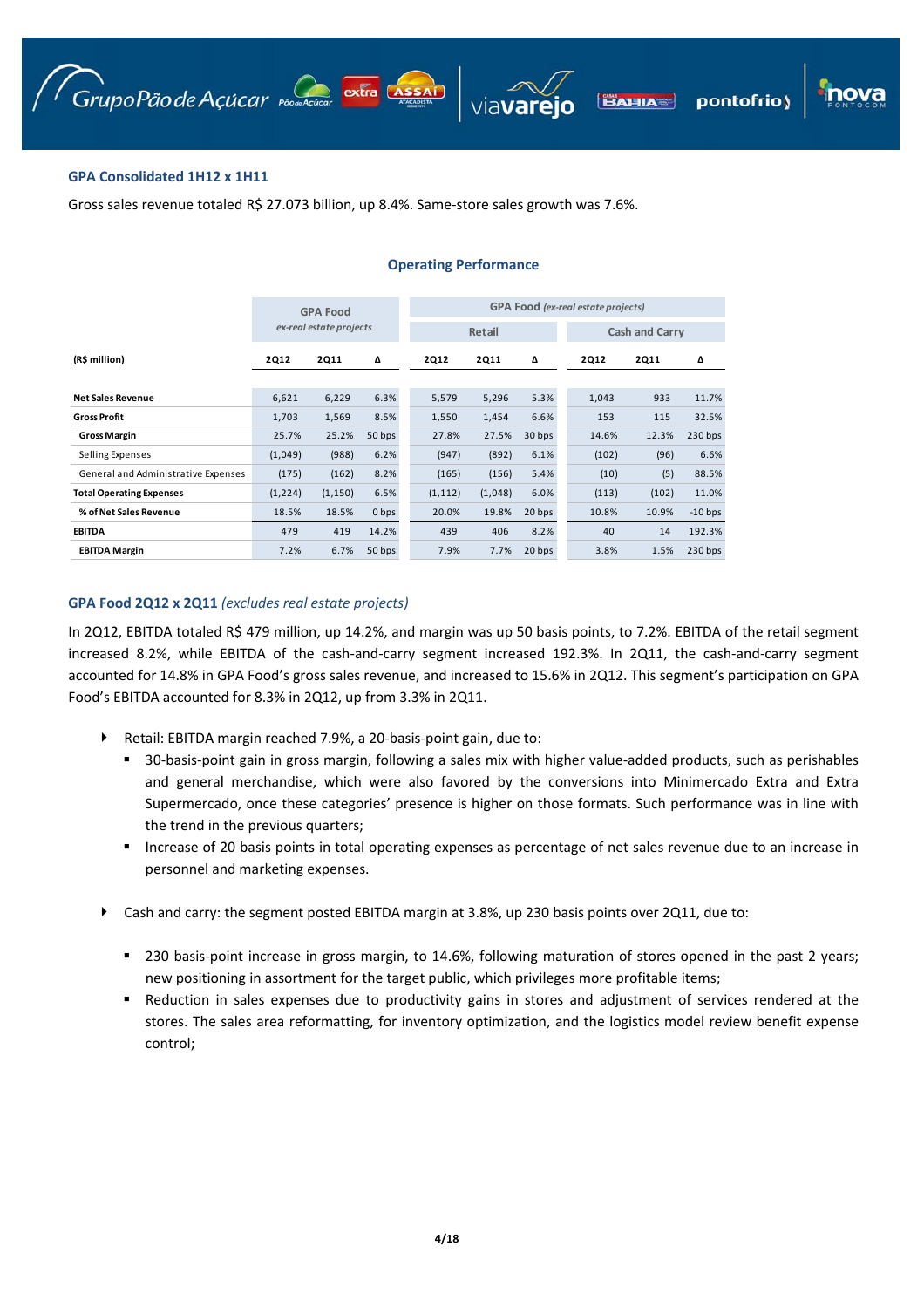pontofrio)

# **GPA Food 1H12 x 1H11** *(excludes real estate projects)*

EBITDA increased 16.2%, due to a 10.4% increase in gross profit and maintenance of operating expenses as percentage of gross sales revenue at 18.5%.

|                                     |          | <b>GPA Food</b><br>ex-real estate projects |                  | <b>GPA Consolidated</b><br>ex-real estate projects |             |                   |          |         |           |  |  |  |
|-------------------------------------|----------|--------------------------------------------|------------------|----------------------------------------------------|-------------|-------------------|----------|---------|-----------|--|--|--|
| (R\$ million)                       | 1H12     | 1H11                                       | Δ                | <b>2Q12</b>                                        | <b>2Q11</b> | Δ                 | 1H12     | 1H11    | Δ         |  |  |  |
|                                     |          |                                            |                  |                                                    |             |                   |          |         |           |  |  |  |
| <b>Net Sales Revenue</b>            | 13,278   | 12,213                                     | 8.7%             | 11,939                                             | 11,270      | 5.9%              | 24,087   | 22,139  | 8.8%      |  |  |  |
| <b>Gross Profit</b>                 | 3,429    | 3,106                                      | 10.4%            | 3,142                                              | 2,987       | 5.2%              | 6,398    | 5,836   | 9.6%      |  |  |  |
| <b>Gross Margin</b>                 | 25.8%    | 25.4%                                      | 40 bps           | 26.3%                                              | 26.5%       | $-20$ bps         | 26.6%    | 26.4%   | 20 bps    |  |  |  |
| Selling Expenses                    | (2,086)  | (1,926)                                    | 8.3%             | (2,039)                                            | (1, 922)    | 6.1%              | (4,098)  | (3,803) | 7.8%      |  |  |  |
| General and Administrative Expenses | (365)    | (339)                                      | 7.7%             | (411)                                              | (424)       | $-3.0%$           | (845)    | (809)   | 4.4%      |  |  |  |
| <b>Total Operating Expenses</b>     | (2, 451) | (2, 265)                                   | 8.2%             | (2, 450)                                           | (2,346)     | 4.4%              | (4, 942) | (4,612) | 7.2%      |  |  |  |
| % of Net Sales Revenue              | 18.5%    | 18.5%                                      | 0 <sub>bps</sub> | 20.5%                                              | 20.8%       | $-30$ bps         | 20.5%    | 20.8%   | $-30$ bps |  |  |  |
| <b>EBITDA</b>                       | 978      | 841                                        | 16.2%            | 692                                                | 641         | 7.9%              | 1,456    | 1,224   | 19.0%     |  |  |  |
| <b>EBITDA Margin</b>                | 7.4%     | 6.9%                                       | 50 bps           | 5.8%                                               | 5.7%        | 10 <sub>bps</sub> | 6.0%     | 5.5%    | 50 bps    |  |  |  |

# **GPA Consolidated 2Q12 x 2Q11**

Gross margin declined 20 basis points, due to fiercer competition in the segments in which Viavarejo operates; the increase in participation of white-line products sales, which carry lower margins compared with those of other categories; and increase in participation of the cash-and-carry segment in GPA Food's sales, as mentioned above.

In 2Q12, EBITDA totaled R\$ 692 million, up 7.9%, with margin at 5.8%, up 10 basis points over 2Q11, due to operation improvement in GPA Food, as mentioned above, through maintenance in operating expenses as percentage of net sales revenue.

## **GPA Consolidated 1H12 x 1H11**

EBITDA increased 19.0% to R\$ 1.456 billion, with margin at 6.0%, up 50 basis points over 1H11.

## **Financial Performance and Indebtedness**

# **Financial Result**

|                                             |       |             | <b>GPA Food</b> | ex-real estate projects |       |           | <b>GPA Consolidated</b><br>ex-real estate projects |             |           |       |       |           |  |
|---------------------------------------------|-------|-------------|-----------------|-------------------------|-------|-----------|----------------------------------------------------|-------------|-----------|-------|-------|-----------|--|
| (R\$ million)                               | 2Q12  | <b>2Q11</b> | Δ               | 1H12                    | 1H11  | Δ         | <b>2Q12</b>                                        | <b>2Q11</b> | Δ         | 1H12  | 1H11  | Δ         |  |
|                                             |       |             |                 |                         |       |           |                                                    |             |           |       |       |           |  |
| <b>Financial Revenue</b>                    | 123   | 102         | 19.9%           | 228                     | 195   | 17.4%     | 151                                                | 139         | 8.5%      | 296   | 272   | 8.8%      |  |
| <b>Financial Expenses</b>                   | (244) | (269)       | $-9.3%$         | (492)                   | (523) | $-5.8%$   | (436)                                              | (475)       | $-8.2%$   | (917) | (934) | $-1.8%$   |  |
| <b>Net Financial Revenue (Expenses)</b>     | (121) | (166)       | $-27.2%$        | (264)                   | (328) | $-19.6%$  | (285)                                              | (336)       | $-15.2%$  | (621) | (662) | $-6.2%$   |  |
| % of Net Sales Revenue                      | 1.8%  | 2.7%        | $-90$ bps       | 2.0%                    | 2.7%  | $-70$ bps | 2.4%                                               | 3.0%        | $-60$ bps | 2.6%  | 3.0%  | $-40$ bps |  |
| Charges on Net Bank Debt                    | (64)  | (85)        | $-25.4%$        | (143)                   | (169) | $-15.3%$  | (66)                                               | (138)       | $-52.0%$  | (144) | (266) | $-46.1%$  |  |
| Cost of Discount of Receivables             | (26)  | (34)        | $-24.5%$        | (56)                    | (82)  | $-32.4%$  | (191)                                              | (167)       | 14.0%     | (422) | (333) | 26.9%     |  |
| Restatement of Other Assets and Liabilities | (32)  | (47)        | $-32.4%$        | (65)                    | (77)  | $-15.3%$  | (28)                                               | (30)        | $-8.0%$   | (55)  | (63)  | $-12.3%$  |  |
| <b>Net Financial Revenue (Expenses)</b>     | (121) | (166)       | $-27.2%$        | (264)                   | (328) | $-19.6%$  | (285)                                              | (336)       | $-15.2%$  | (621) | (662) | $-6.2%$   |  |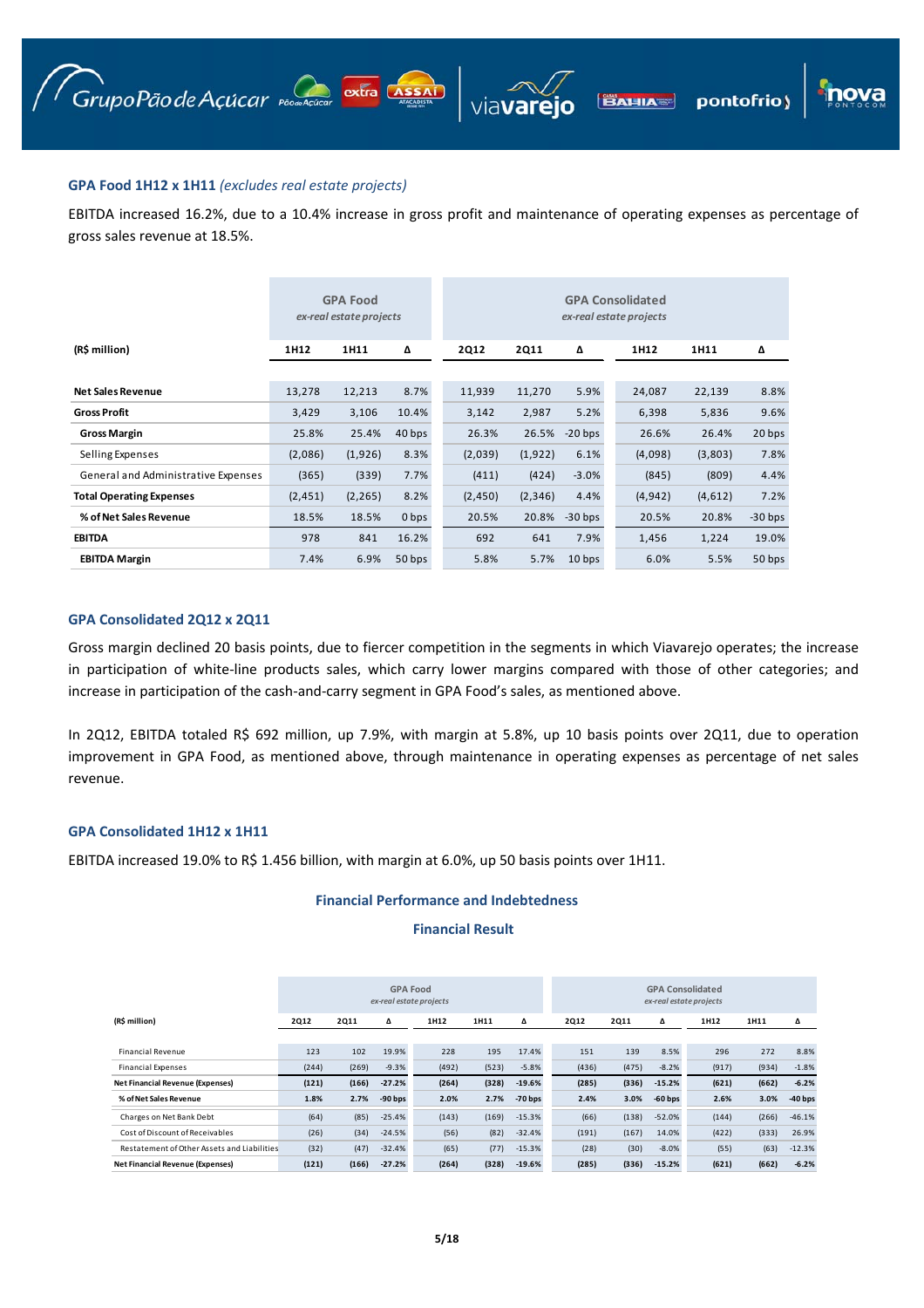

pontofrio)

# **GPA Food 2Q12 x 2Q11** *(excludes real estate projects)*

The net financial expense was R\$ 121 million, and accounted for 1.8% of net sales revenue, down 90 basis points from that in 2Q11. Such reduction is due to the effects from the decline in the base interest rate, notably as from September 2011, which impacts the Company as explained below:

- R\$ 64 million in charges on the net bank debt, which accounted for 1.0% of net sales volume, down 40 basis points from 2Q11. The interest rate decline in the period benefitted this reduction;
- R\$ 26 million in discounted credit card receivables cost, which accounted for 0.4% of net sales revenue. The 20 basis-point reduction, as compared with 2Q11, is directly impacted by a maintenance in the Company's commercial policy coupled with an interest rate decline;
- R\$ 32 million in restatement of other assets and liabilities, which accounted for 0.5% of net sales revenue in the quarter, down 20 basis points from 2Q11.

# **GPA Food 1H12 x 1H11** *(excludes real estate projects)*

The net financial result was an expense of R\$ 264 million, down 19.6%, despite the 8.4% increase in gross sales revenue. The result was impacted by a decline in interest rates and control in payment conditions.

# **GPA Consolidated 2Q12 x 2Q11**

The net financial result was an expense of R\$ 285 million and accounted for 2.4% of net sales revenue, down 60 basis points from 2Q11.

# **GPA Consolidated 1H12 x 1H11**

In the first half of 2012, the net financial result was an expense of R\$ 621 million and accounted for 2.6% of net sales revenue, down 40 basis points from 1H11.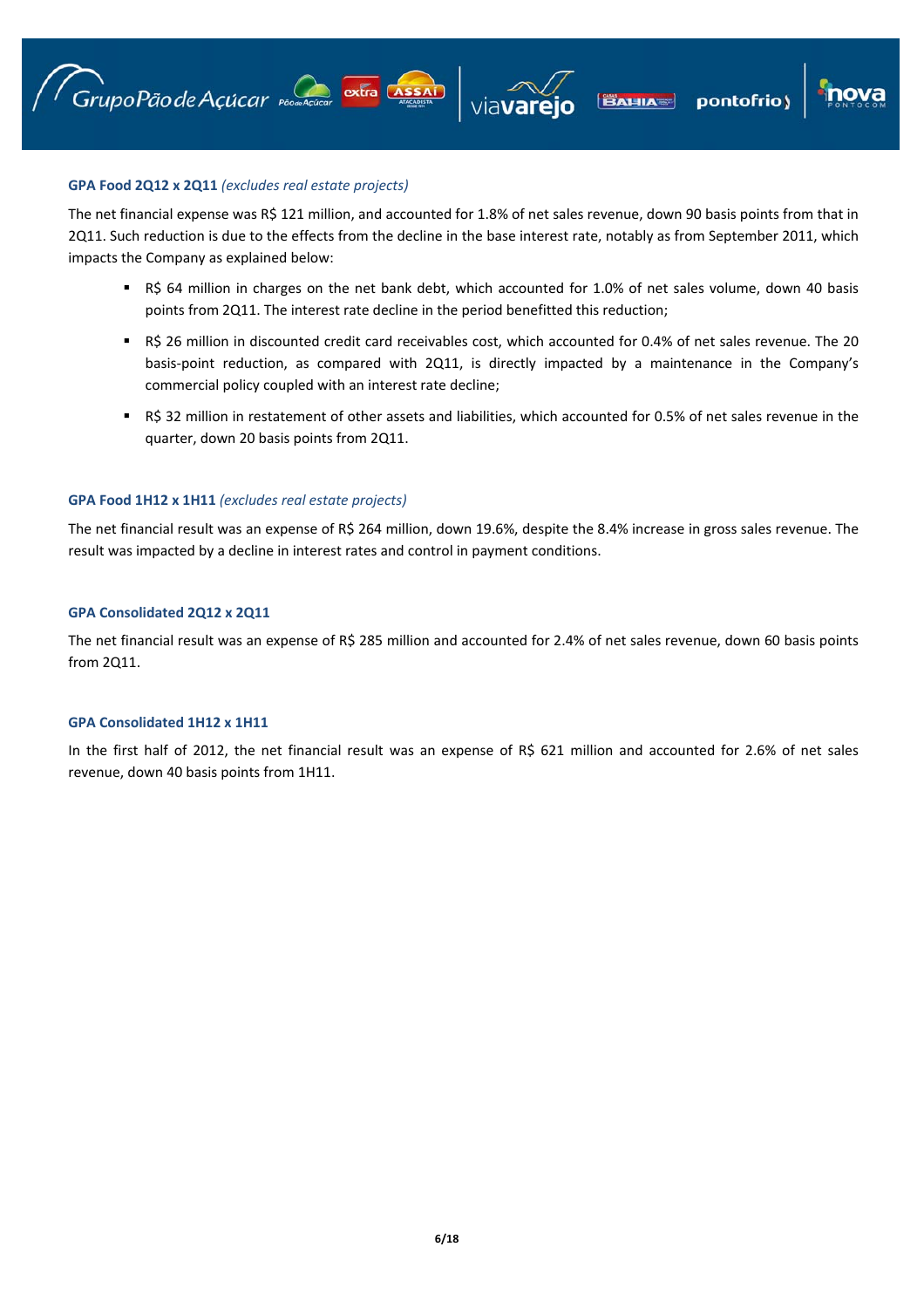





## **Indebtedness**

|                                  | <b>GPA Food</b> |            |            | <b>GPA Consolidated</b> |  |  |
|----------------------------------|-----------------|------------|------------|-------------------------|--|--|
| (R\$ million)                    | 06.30.2012      | 03.31.2012 | 06.30.2012 | 03.31.2012              |  |  |
|                                  |                 |            |            |                         |  |  |
| <b>Short Term Debt</b>           | (2,084)         | (2, 382)   | (2, 373)   | (2, 442)                |  |  |
| Loans and Financing              | (1,406)         | (1,859)    | (1,581)    | (1, 915)                |  |  |
| Debentures                       | (679)           | (523)      | (792)      | (527)                   |  |  |
| <b>Long Term Debt</b>            | (4, 767)        | (3, 199)   | (5,658)    | (3,827)                 |  |  |
| Loans and Financing              | (1, 754)        | (1, 302)   | (1,844)    | (1,529)                 |  |  |
| Debentures                       | (3,012)         | (1,896)    | (3,814)    | (2, 298)                |  |  |
| <b>Total Gross Debt</b>          | (6, 851)        | (5,581)    | (8,031)    | (6, 269)                |  |  |
| Cash                             | 4,221           | 2,831      | 5,473      | 3,746                   |  |  |
| <b>Net Debt</b>                  | (2,630)         | (2,750)    | (2, 557)   | (2,523)                 |  |  |
| Net Debt / EBITDA <sup>(1)</sup> | 1.26x           | 1.36x      | 0.78x      | 0.78x                   |  |  |
| Payment book - short term        |                 |            | (2, 227)   | (2, 211)                |  |  |
| Payment book - long term         |                 |            | (116)      | (112)                   |  |  |
| Net Debt with payment book       |                 |            | (4,900)    | (4,846.69)              |  |  |
| Net Debt / EBITDA <sup>(1)</sup> | 1.26x           | 1.36x      | 1.50x      | 1.51x                   |  |  |

 $(1)$  EBITDA for the last 12 months. Does not include real estate projects

# **GPA Food** *(excludes real estate projects)*

On 06/30/2012, GPA Food's net debt totaled R\$ 2.630 billion, down R\$ 120 million from 03/31/2012, mainly due to the cash generation in the period. The net‐debt‐to‐EBITDA ratio was at 1.26 x at the end of June.

## **GPA Consolidated**

Net debt totaled R\$ 2.557 billion as of 06/30/2012, up R\$ 34 million in comparison with 03/31/2012. The net‐debt‐to‐EBITDA ratio was at 0.78x.

The Company issued three new series of debentures in the quarter and will use the proceeds to lengthen its debt profile:

- $11<sup>th</sup>$  simple debenture issue of Companhia Brasileira de Distribuição (CBD) R\$ 1.200 billion, with yield of 100% of the CDI + spread of 1% and to mature in 42 months;
- $1$ <sup>st</sup> simple debenture issue of Nova Pontocom (NPC) R\$ 100 million, with yield at 105.35% of the CDI and to mature in 12 months; and
- $1$ <sup>st</sup> simple debenture issue of Nova Casa Bahia (NCB) R\$ 400 million, with yield at 100% of the CDI + spread of 0.72% and to mature in 31 months.

The Company endorsed both debenture issues.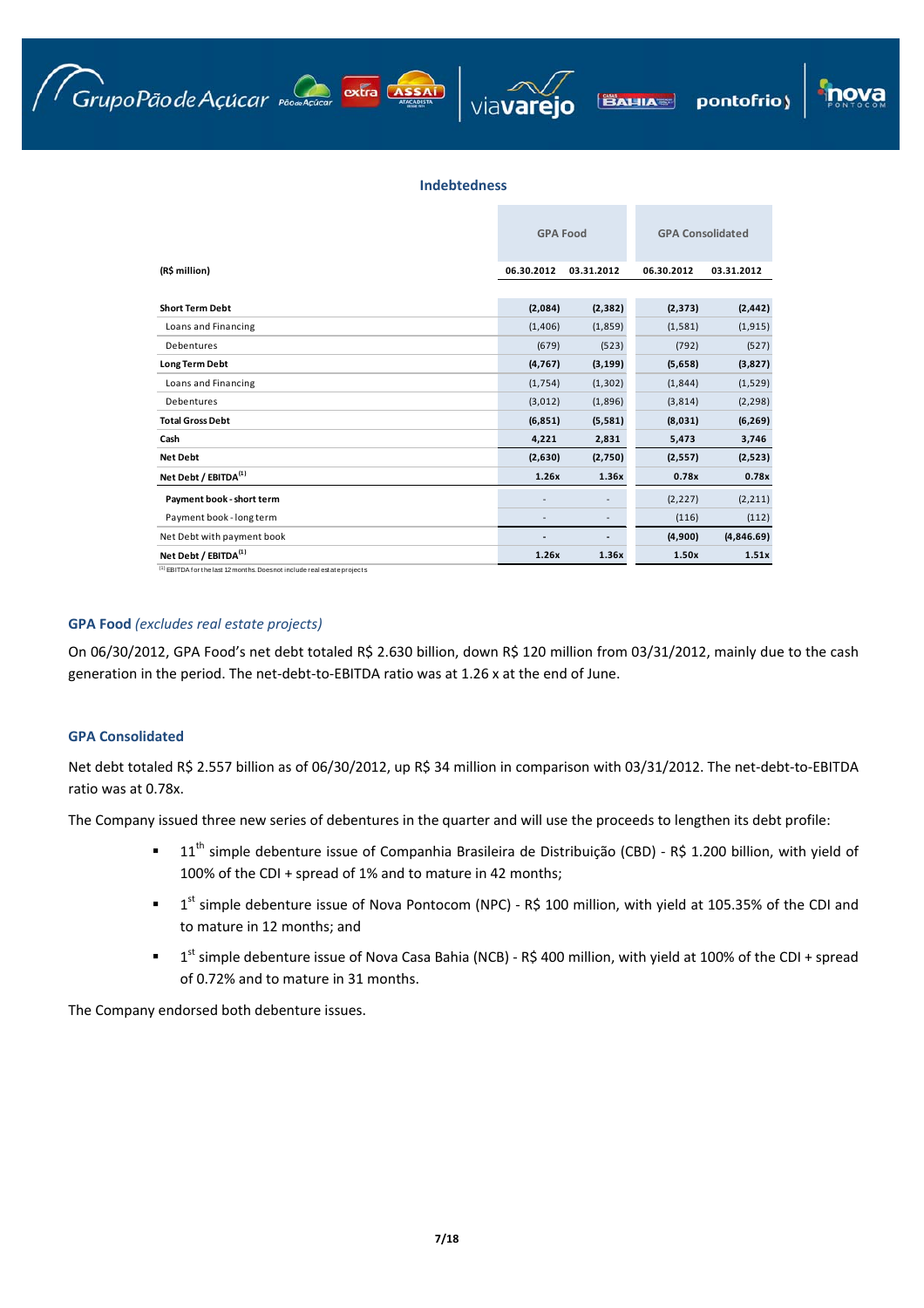## **GPA Malls & Properties**

pontofrio)

**BAHIA** 

The opening of stores at Grupo Pão de Açúcar is the result of a planned expansion process. The Company uses its market intelligence to promote synergies between its retail strength and its real estate assets, which are managed by its real estate unit, GPA Malls & Properties (GPA M&P). GPA M&P manages and explores the Company's real estate assets, and looks at unlocking value in this market.

In the second quarter, a R\$ 98 million gross sales revenue was recognized. It is related to a land swap with Cyrela and with Pitangueiras Desenvolvimento Imobiliário of Company's pieces of land for the development and construction of projects, among them Thera Faria Lima Pinheiros, launched in October 2011, and Figue, respectively. The swap revenue is net of the accounting cost of the piece of land.

It is worth noting that the operational cycle at the real estate industry is different from that at the retail industry, for it is longer, generally exceeds the fiscal year period in which the project started and relies on real estate launches and their pace.

For further information on the recognition of such revenue, see explanatory notes number 3.b. and 26, on the Financial Statements.

#### **Net income**

|                                                      |                          |                |                          | <b>GPA Food</b><br>ex-real estate projects |              |                |                |       |           | <b>GPA Consolidated</b><br>ex-real estate projects |              |           |
|------------------------------------------------------|--------------------------|----------------|--------------------------|--------------------------------------------|--------------|----------------|----------------|-------|-----------|----------------------------------------------------|--------------|-----------|
| (R\$ million)                                        | <b>2Q12</b>              | <b>2Q11</b>    | Δ                        | 1H12                                       | 1H11         | Δ%             | <b>2Q12</b>    | 2011  | Δ%        | 1H12                                               | 1H11         | Δ%        |
|                                                      |                          |                | 14.2%                    |                                            | 841          | 16.2%          | 692            | 641   | 7.9%      |                                                    |              | 19.0%     |
| <b>EBITDA</b>                                        | 479                      | 419            |                          | 978                                        |              |                |                |       |           | 1,456                                              | 1,224        |           |
| Depreciation and Amortization                        | (156)                    | (116)          | 34.0%                    | (303)                                      | (241)        | 25.6%          | (189)          | (150) | 25.7%     | (375)                                              | (308)        | 21.7%     |
| Net Financial Revenue (Expenses)                     | (121)                    | (166)          | $-27.2%$                 | (264)                                      | (328)        | $-19.6%$       | (285)          | (336) | $-15.2%$  | (621)                                              | (662)        | $-6.2%$   |
| Equity Income                                        | (2)                      | (1)            | 111.9%                   | $\overline{2}$                             | 6            | $-68.1%$       | (3)            | 3     | $-199.4%$ | $\overline{2}$                                     | 13           | $-83.5%$  |
| <b>Result from Permanent Assets</b>                  | (14)                     | $\mathbf{1}$   |                          | (24)                                       | $\mathbf{1}$ | 0.0%           | (10)           | $1 -$ |           | (3)                                                | $\mathbf{1}$ | $-347.2%$ |
| Nonrecurring Result                                  |                          | (49)           |                          |                                            | (49)         |                | ÷.             | (49)  |           | $\overline{a}$                                     | (49)         |           |
| Other Operating Revenue (Expenses)                   | 23                       | 6              | 294.2%                   | 23                                         | $\mathbf{0}$ | 0.0%           | 16             | (15)  | $-212.6%$ | 15                                                 | (27)         | $-154.2%$ |
| Income Before Income Tax                             | 208                      | 93             | 124.8%                   | 412                                        | 231          | 78.7%          | 222            | 95    | 134.6%    | 474                                                | 192          | 146.7%    |
| Income Tax                                           | (64)                     | (1)            | N/A                      | (115)                                      | (3)          | 0.0%           | (73)           | (9)   | 746.8%    | (156)                                              | $5 -$        |           |
| Minority Interest - Noncontrolling                   | 13                       | $\overline{2}$ |                          | 27                                         | 12           | 134.9%         | 9              | 5     | 90.6%     | 14                                                 | 26           | $-47.9%$  |
| Net Income <sup>(1)</sup> - Controlling Shareholders | 157                      | 93             | 68.6%                    | 325                                        | 239          | 35.9%          | 159            | 91    | 74.5%     | 331                                                | 223          | 48.3%     |
| <b>Net Margin</b>                                    | 2.4%                     | 1.5%           | 90 bps                   | 2.4%                                       | 2.0%         | 40 bps         | 1.3%           | 0.8%  | 50 bps    | 1.4%                                               | 1.0%         | 40 bps    |
| Net income GPA Malls & Properties                    | 96                       |                | $\overline{\phantom{a}}$ | 90                                         |              | $\overline{a}$ | 96             |       |           | 90                                                 |              |           |
| Net Income <sup>(1)</sup> - Controlling Shareholders | 253                      | 93             | 171.3%                   | 414                                        | 239          | 73.5%          | 255            | 91    | 179.7%    | 421                                                | 223          | 88.5%     |
| <b>Net Margin</b>                                    | 3.8%                     | 1.5%           | 230 bps                  | 3.1%                                       | 2.0%         | 110 bps        | 2.1%           | 0.8%  | 130 bps   | 1.7%                                               | 1.0%         | 70 bps    |
|                                                      |                          |                |                          |                                            |              |                |                |       |           |                                                    |              |           |
| <b>Total Nonrecurring</b>                            | ۳                        | 35             |                          |                                            | 35           |                | 10             | 66    |           | 10                                                 | 73           |           |
| Refis 11.941/2009                                    |                          | 28             |                          |                                            | 28           |                |                | 28    |           |                                                    | 28           |           |
| Expenses (Revenues) with Association                 | ä,                       | 21             |                          |                                            | 21           |                | 10             | 47    |           | 10                                                 | 53           |           |
| Income Tax from Nonrecurring                         | $\overline{\phantom{a}}$ | (10)           |                          |                                            | (10)         |                | (3)            | (14)  |           | (3)                                                | (16)         |           |
| Minority Interest                                    | $\overline{\phantom{a}}$ | (5)            |                          | $\sim$                                     | (5)          |                | $\overline{3}$ | 5     |           | $\overline{3}$                                     | 8            |           |
| <b>Adjusted Net Income</b>                           | 253                      | 128            | 97.8%                    | 414                                        | 273          | 51.6%          | 264            | 157   | 68.4%     | 431                                                | 297          | 45.3%     |
| <b>Adjusted Net Margin</b>                           | 3.8%                     |                | 2.1% 170 bps             | 3.1%                                       | 2.2%         | 90 bps         | 2.2%           | 1.4%  | 80 bps    | 1.8%                                               | 1.3%         | 50 bps    |

(1) Net Income after noncontrolling shareholders

## **GPA Food 2Q12 x 2Q11** *(excludes real estate projects)*

Grupo Pão de Açúcar reconsider extra CASSAI

Operating income before income tax totaled R\$ 208 million, up 124,8% over 2Q11. The increase reflects the operational improvement in all formats and strict control over operating and financial expenses. Net income increased 68.6%, to R\$ 157 million, with net margin at 2.4%, up 90 basis points.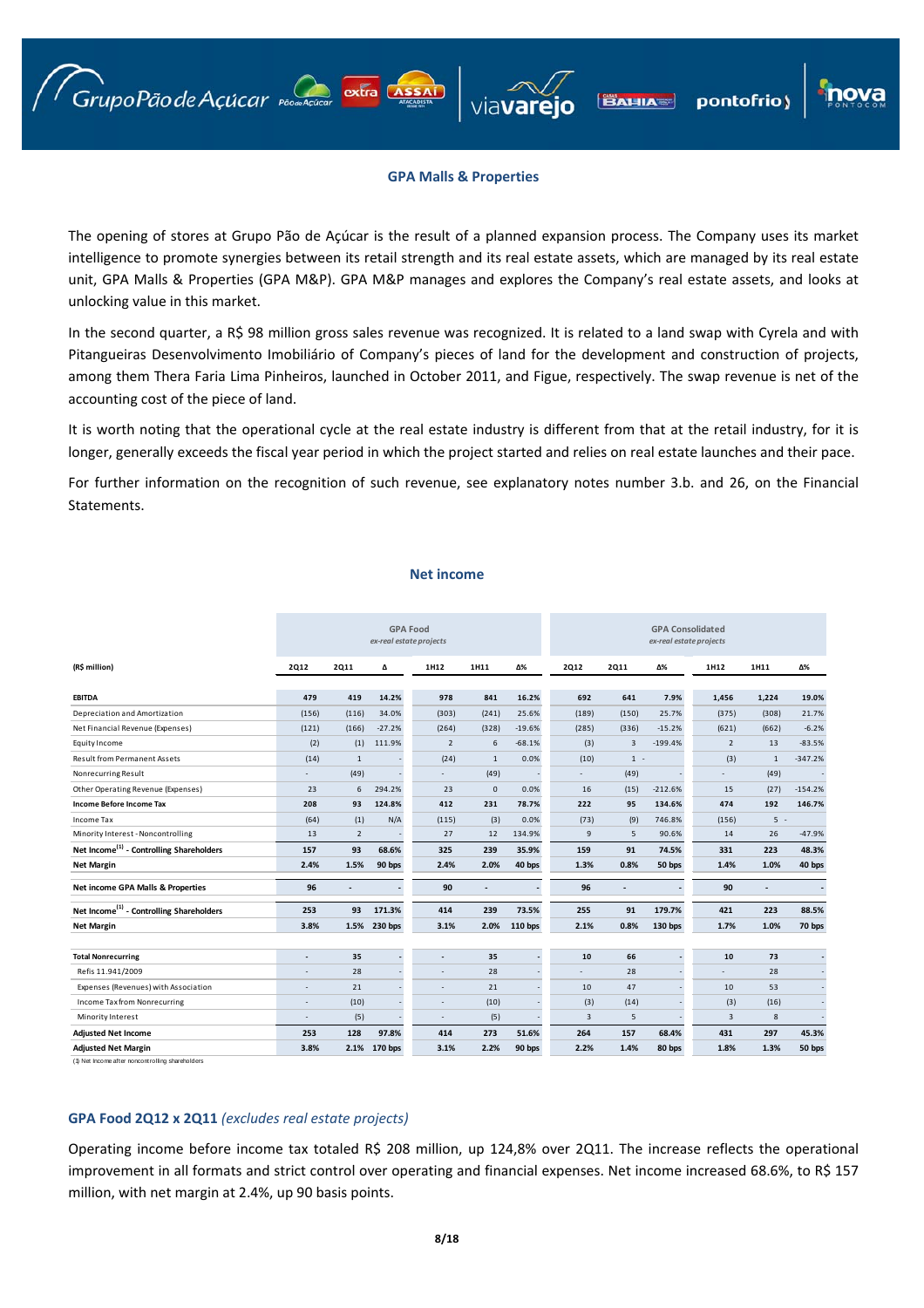Net income for GPA Food including the real estate projects totaled R\$ 253 million in 2Q12, up 171.3% over the same yearago period. In 1H12, net income totaled R\$ 414 million, up 73.5% over 1H11.

**BAHIA** 

pontofrio)

### **GPA Food 1H12 x 1H11** *(excludes real estate projects)*

Grupo Pão de Açúcar passadare extra Assai

In the first half, the operating income before income tax totaled R\$ 412 million, up 78.7% over the same period last year;

#### **GPA Consolidated 2Q12 x 2Q11**

Net income totaled R\$ 159 million, up 74.5% over 2Q11, reflecting the operational improvements in GPA Food. The net margin increased 50 basis points in 2Q12 to 1.3%.

#### **GPA Consolidated 1H12 x 1H11**

In the first half, net income, including Malls & Properties operations, totaled R\$ 421 million, up 88.5% over the same period last year.

#### **Cash Flow**

|                                             |             |             | <b>GPA Food</b> |       |                          |       |             |             | <b>GPA Consolidated</b> |          |          |                |
|---------------------------------------------|-------------|-------------|-----------------|-------|--------------------------|-------|-------------|-------------|-------------------------|----------|----------|----------------|
| (R\$ million)                               | <b>2Q12</b> | <b>2Q11</b> | Δ               | 1H12  | 1H11                     | Δ     | <b>2Q12</b> | <b>2Q11</b> | Δ                       | 1H12     | 1H11     | Δ              |
| Cash Balance at beginning of period         | 2,831       | 2,441       | 391             | 3,544 | 2,468                    | 1,076 | 3,746       | 3,588       | 158                     | 4,970    | 3,818    | 1,152          |
| Cash Flow from operating activities         | 655         | 635         | 20              | 327   | 390                      | (63)  | 623         | 536         | 87                      | 61       | (310)    | 371            |
| <b>EBITDA</b>                               | 574         | 419         | 155             | 1,067 | 841                      | 226   | 787         | 641         | 146                     | 1,545    | 1,224    | 321            |
| Cost of Discount of Receivables             | (43)        | (41)        | (2)             | (72)  | (88)                     | 16    | (153)       | (194)       | 41                      | (304)    | (360)    | 56             |
| <b>Working Capital</b>                      | 123         | 257         | (133)           | (668) | (363)                    | (305) | (11)        | 89          | (100)                   | (1, 181) | (1, 174) | (6)            |
| <b>Cash Flow from Investment Activities</b> | (276)       | (214)       | (63)            | (451) | (436)                    | (15)  | (345)       | (320)       | (25)                    | (547)    | (584)    | 37             |
| <b>Net CAPEX</b>                            | (245)       | (94)        | (151)           | (455) | (436)                    | (19)  | (314)       | (238)       | (76)                    | (550)    | (584)    | 34             |
| Aquisition and Others                       | (31)        | (120)       | 89              | 3     | $\overline{\phantom{0}}$ |       | (31)        | (82)        | 51                      | 3        | ۰        | $\overline{3}$ |
| <b>Cash Flow from Financing Activities</b>  | 1,011       | (285)       | 1,297           | 801   | 154                      | 647   | 1,450       | 159         | 1,291                   | 990      | 1,040    | (50)           |
| Dividends Payments and Others               | (131)       | (137)       | 6               | (131) | (137)                    | 6     | (131)       | (137)       | 6                       | (131)    | (137)    | 6              |
| Net Proceeds                                | 1,142       | (149)       | 1,291           | 932   | 291                      | 641   | 1,580       | 296         | 1,285                   | 1,120    | 1,176    | (56)           |
| Variation of Net Cash Generated             | 1,390       | 136         | 1,254           | 677   | 108                      | 569   | 1.728       | 375         | 1,352                   | 503      | 145      | 358            |
| Cash Balance at end of period               | 4,221       | 2,576       | 1,645           | 4,221 | 2,576                    | 1,645 | 5,473       | 3,963       | 1,510                   | 5,473    | 3,963    | 1,510          |

### **GPA Food 2Q12 x 2Q11** *(excludes real estate projects)*

At the end of 2Q12, GPA Food´s cash flow was positive by R\$ 4.221 billion, up R\$ 1.645 billion over 2Q11, mostly due to the net proceeds and operating cash generation in the period. In May, the Company concluded its  $11^{st}$  debentures issue in the amount of R\$ 1.200 billion.

#### **GPA Consolidated 2Q12 x 2Q11**

Cash flow in 2Q12 stood at R\$ 5.473 billion, a R\$ 1.510 billion change in the period.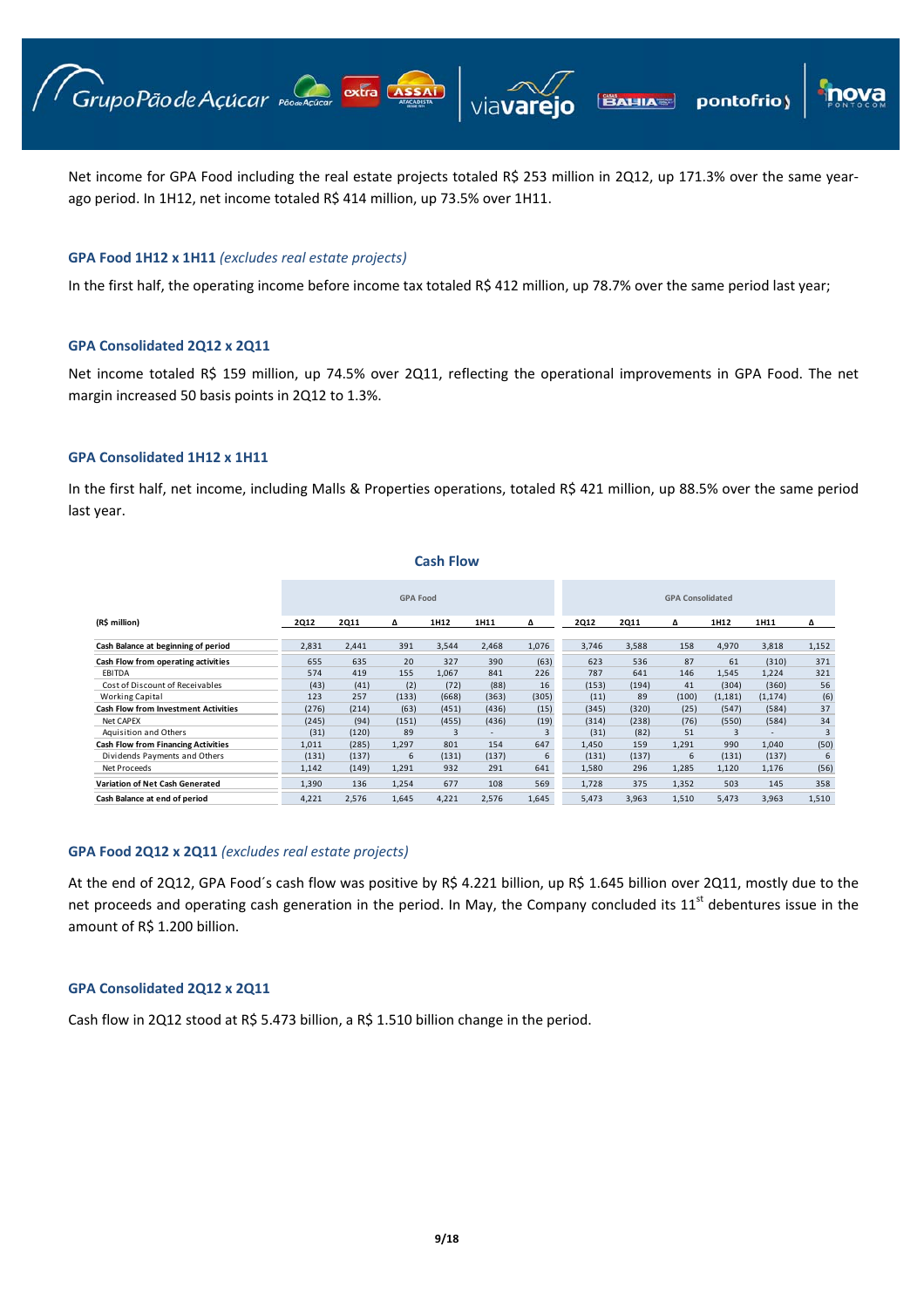





# **CAPEX**

|                                   |      | <b>GPA Food</b> |        |      |      |           |  |      | <b>GPA Consolidated</b> |           |      |      |          |  |  |
|-----------------------------------|------|-----------------|--------|------|------|-----------|--|------|-------------------------|-----------|------|------|----------|--|--|
| (R\$ million)                     | 2012 | 2011            | Δ      | 1H12 | 1H11 | Δ         |  | 2012 | 2011                    | Δ         | 1H12 | 1H11 | Δ        |  |  |
| New stores and land acquisition   | 119  | 23              | 412.1% | 182  |      | 85 114.5% |  | 155  |                         | 34 359.6% | 232  | 111  | 108.7%   |  |  |
| Store renovations and conversions | 98   | 97              | 0.8%   | 181  | 222  | $-18.3%$  |  | 107  | 115                     | $-6.8%$   | 198  | 242  | $-18.3%$ |  |  |
| Infrastructure and Others         | 102  | 85              | 19.0%  | 145  | 148  | $-2.4%$   |  | 129  | 141                     | $-8.2%$   | 204  | 220  | $-7.2%$  |  |  |
| <b>Total</b>                      | 318  | 206             | 54.7%  | 508  | 455  | 11.7%     |  | 392  | 290                     | 35.1%     | 633  | 573  | 10.5%    |  |  |

# **GPA Food 2Q12 x 2Q11** *(excludes real estate projects)*

In 2Q12, GPA Food invested R\$ 318 million, allocated as follows:

- R\$ 119 million to store renovations and conversions. In 2Q12, the Company opened one Pão de Açúcar store, one Extra Hiper, one Minimercado Extra, and five drugstores.
- R\$ 98 million to store openings, construction and land acquisitions. In 2Q12, the conversion process of Extra Fácil to Minimercado Extra stores was concluded;
- R\$ 102 million to infrastructure (technology and logistics) and others;

## **GPA Food 1H12 x 1H11**

In the first half, GPA Food invested R\$ 508 million, most of which, 72.0%, were aimed to land acquisitions and store openings and to renovations and conversions. GPA Food's sales area, which totaled 1,887 thousand square meters mil at the end of the period, should increase between 6.0% and 6.7% in 2012, as per the guidance released by the Company on 05/08/12.

## **GPA Consolidated 2Q12 x 2Q11**

Investments totaled R\$ 391 million, representing 62% of total invested in the first half of the year, which include R\$ 73 million invested in Viavarejo and R\$ 318 million from GPA Food, as detailed above.

In addition to the GPA Food stores mentioned above, another three Ponto Frio and three Casas Bahia stores were opened in the period. Another 14 GPA Food stores and 18 Viavarejo are currently being built.

Investments in the period are in line with the Company's annual business plan. The Company reaffirm the guidance of approximately R\$ 1.8 billion in investments for this year, of which R\$ 1.4 billion to GPA Food and R\$ 400 million to GPA Non Food.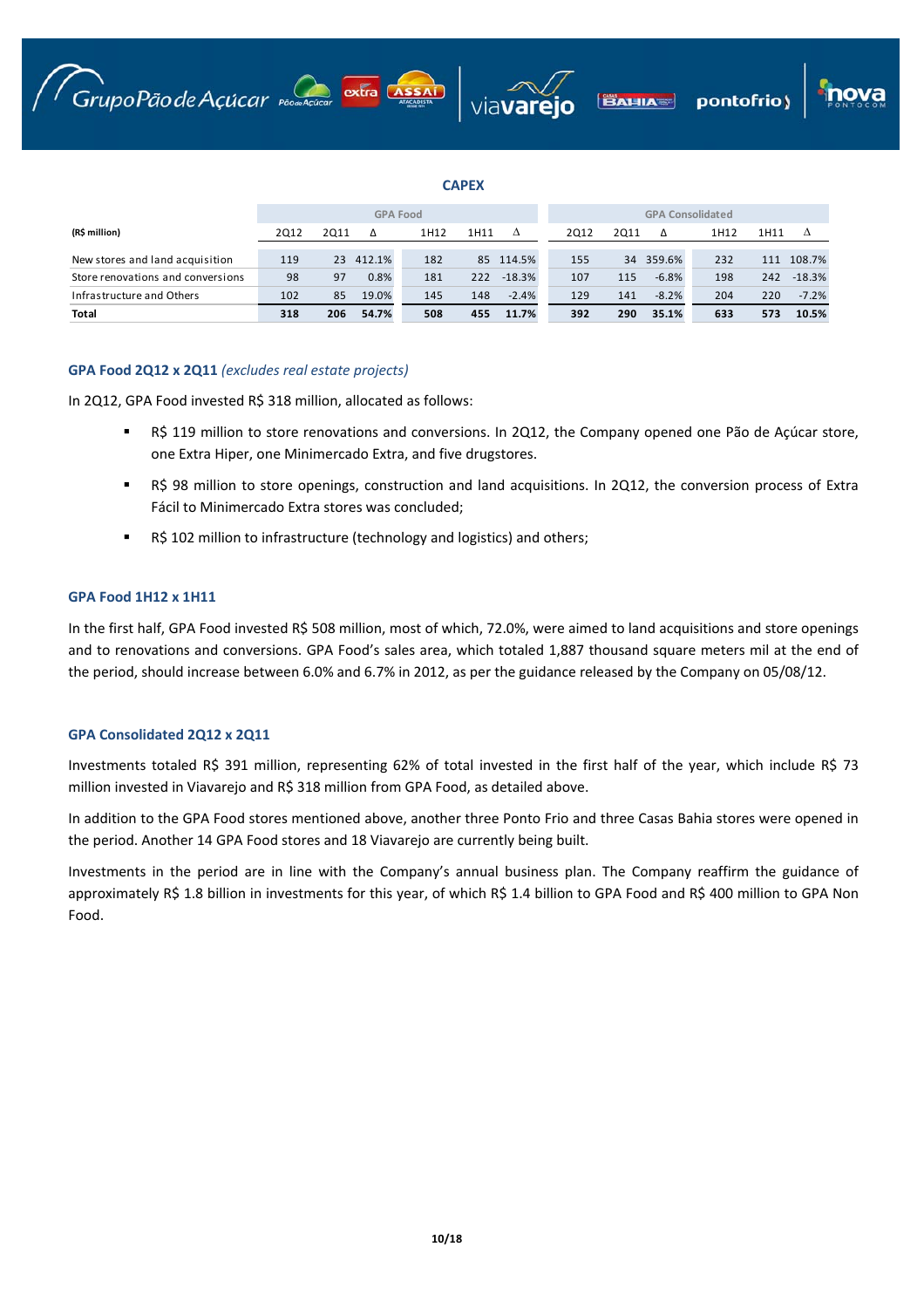





# **Dividends**

# **GPA Consolidated**

|               |             |      | <b>GPA Consolidated</b> |      |      |       |
|---------------|-------------|------|-------------------------|------|------|-------|
| (R\$ million) | <b>2Q12</b> | 2011 |                         | 1H12 | 1H11 |       |
| Dividends     | 27,9        | 22,6 | 23,5%                   | 55,7 | 45,1 | 23,5% |

# **GPA Consolidated**

On 07/23/2012, the Board of Directors approved the prepayment of interim dividends totaling R\$0.11 per preferred share and R\$0.10 per common share. Dividends to be paid in 2Q12 will total R\$27.9 million, complying with Company's Dividend Payment Policy, approved by the Board of Directors' Meeting of 08/03/2009.

The interim payment referring to 2Q12 will be made on 08/13/2012. Shareholders registered as such on 07/31/2012 will be entitled to receive the payment. Shares will be traded ex-dividends as of 08/01/2012, until the payment date.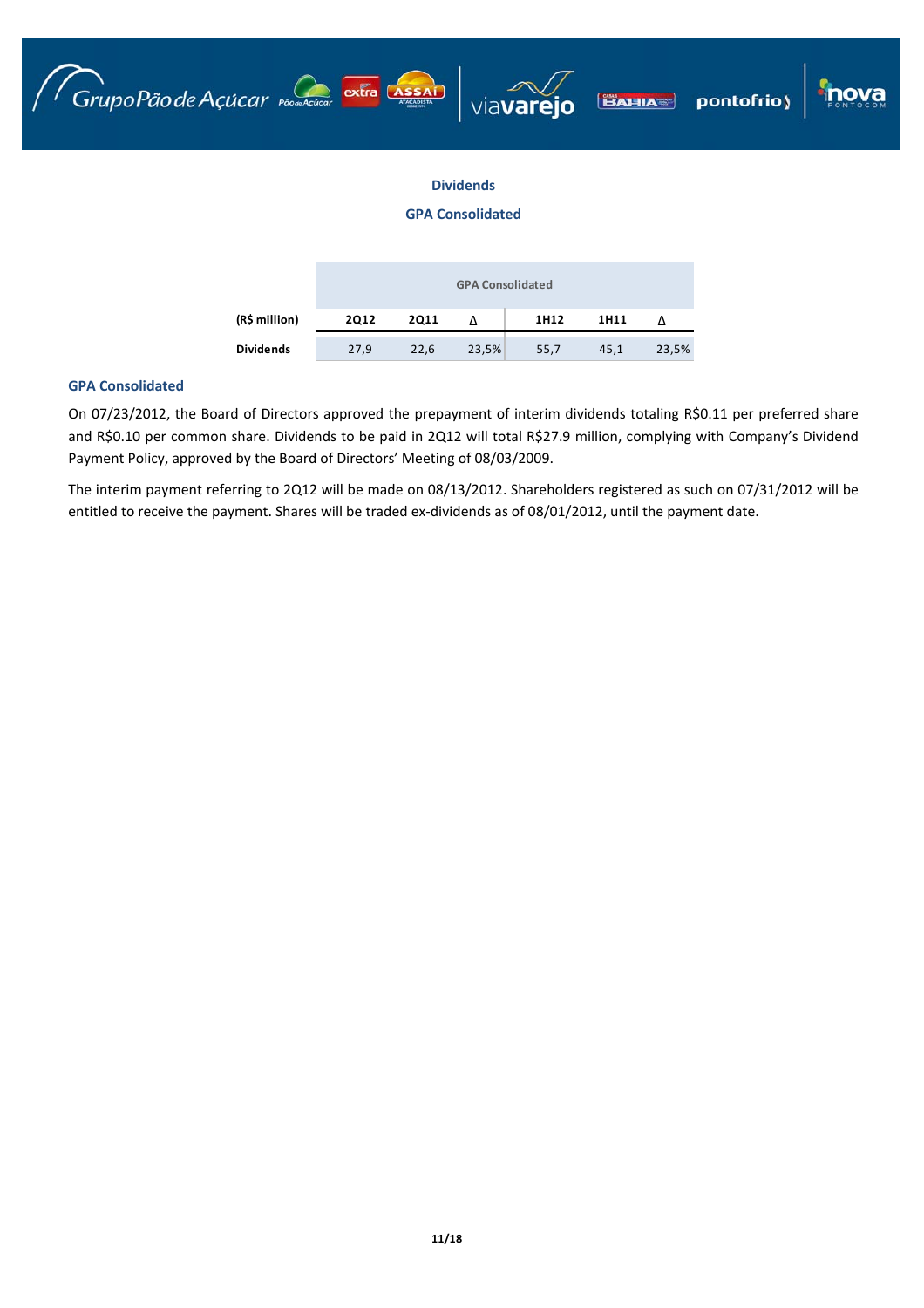







|                                                    |                          | <b>BALANCE SHEET</b> |                |                |                         |            |
|----------------------------------------------------|--------------------------|----------------------|----------------|----------------|-------------------------|------------|
|                                                    |                          | <b>ASSETS</b>        |                |                |                         |            |
|                                                    |                          | <b>GPA Food</b>      |                |                | <b>GPA Consolidated</b> |            |
| (R\$ million)                                      | 06.30.2012               | 03.31.2012           | 06.30.2011     | 06.30.2012     | 03.31.2012              | 06.30.2011 |
| <b>Current Assets</b>                              | 9,019                    | 8,167                | 7,158          | 16,694         | 15,466                  | 15,295     |
| Cash and Marketable Securities                     | 4,221                    | 2,831                | 2,576          | 5,473          | 3,746                   | 3,963      |
| Accounts Receivable                                | 260                      | 309                  | 183            | 2.253          | 2,284                   | 1,985      |
| Credit Cards                                       | 181                      | 215                  | 112            | 389            | 381                     | 202        |
| Payment book                                       |                          | L.                   | $\overline{a}$ | 1,961          | 1,988                   | 1,835      |
| Sales Vouchers and Others                          | 76                       | 90                   | 67             | 105            | 106                     | 131        |
| Post-Dated Checks                                  | $\overline{\mathbf{a}}$  | $\overline{4}$       | 5              | $\overline{a}$ | $\overline{\mathbf{4}}$ | 5          |
| Allowance for Doubtful Accounts                    | (1)                      | (0)                  | (2)            | (205)          | (195)                   | (189)      |
| Resulting from Commercial Agreements               | 389                      | 392                  | 279            | 389            | 392                     | 279        |
| Receivables Fund (FIDC)                            | 1,056                    | 1,086                | 1,090          | 2,381          | 2,364                   | 2,341      |
| Inventories                                        | 2,603                    | 2,832                | 2,323          | 4,939          | 5,178                   | 4,816      |
| Recoverable Taxes                                  | 270                      | 445                  | 440            | 826            | 1,032                   | 1,347      |
| Expenses in Advance and Other Accounts Receivables | 219                      | 272                  | 268            | 432            | 470                     | 564        |
| <b>Noncurrent Assets</b>                           | 14,278                   | 13,799               | 12,934         | 17,261         | 16,564                  | 15,128     |
| Long-Term Assets                                   | 2,564                    | 2,243                | 1,916          | 4,405          | 3,893                   | 3,061      |
| Marketable Securities                              |                          |                      |                |                |                         |            |
| <b>Accounts Receivables</b>                        | 462                      | 448                  | 519            | 556            | 543                     | 612        |
| Paes Mendonça                                      | 462                      | 448                  | 434            | 462            | 448                     | 434        |
| Payment Book                                       |                          | ä,                   | $\overline{a}$ | 102            | 101                     | 98         |
| Others                                             | $\overline{a}$           | ٠                    | 89             |                | ÷.                      | 89         |
| Allowance for Doubtful Accounts                    | $\overline{\phantom{a}}$ | ä,                   | (4)            | (7)            | (6)                     | (9)        |
| <b>Recoverable Taxes</b>                           | 212                      | 33                   | 13             | 1,030          | 721                     | 84         |
| Fair Value Bartira                                 | 355                      | 304                  | 416            | 355            | 304                     | 416        |
| Deferred Income Tax and Social Contribution        | 426                      | 442                  | 415            | 1,185          | 1,211                   | 1,180      |
| Amounts Receivable from Related Parties            | 178                      | 248                  | 66             | 146            | 152                     | 141        |
| Judicial Deposits                                  | 730                      | 652                  | 471            | 899            | 809                     | 594        |
| Expenses in Advance and Others                     | 92                       | 116                  | 16             | 123            | 153                     | 34         |
| Investments                                        | 176                      | 161                  | 144            | 269            | 258                     | 232        |
| Property and Equipment                             | 6,617                    | 6,523                | 6,169          | 7,554          | 7,436                   | 6,981      |
| Intangible Assets                                  | 4,920                    | 4,873                | 4,706          | 5,032          | 4,977                   | 4,855      |
| <b>TOTAL ASSETS</b>                                | 23.297                   | 21,966               | 20.092         | 33.955         | 32.030                  | 30.423     |

**LIABILITIES**

|                                             |                | <b>GPA Food</b> |                          |              | <b>GPA Consolidated</b> |                |
|---------------------------------------------|----------------|-----------------|--------------------------|--------------|-------------------------|----------------|
|                                             | 06.30.2012     | 03.31.2012      | 06.30.2011               | 06.30.2012   | 03.31.2012              | 06.30.2011     |
| <b>Current Liabilities</b>                  | 6,149          | 6,636           | 4,279                    | 11,297       | 11,445                  | 9,962          |
| Suppliers                                   | 2,533          | 2,744           | 2,225                    | 4,570        | 4,716                   | 4,475          |
| Loans and Financing                         | 1,406          | 1,859           | 488                      | 1,581        | 1,915                   | 1,261          |
| Payment Book (CDCI)                         |                |                 | $\overline{\phantom{0}}$ | 2,227        | 2,211                   | 1,948          |
| Debentures                                  | 679            | 523             | 278                      | 792          | 527                     | 278            |
| Payroll and Related Charges                 | 372            | 321             | 319                      | 837          | 712                     | 645            |
| Taxes and Social Contribution Payable       | 81             | 82              | 61                       | 180          | 199                     | 300            |
| Dividends Proposed                          | $\mathbf{1}$   | 103             | $\overline{2}$           | $\mathbf{1}$ | 103                     | $\overline{2}$ |
| Financing for Purchase of Fixed Assets      | 14             | 14              | 14                       | 14           | 14                      | 14             |
| Rents                                       | 44             | 42              | 44                       | 44           | 42                      | 44             |
| Acquisition of Companies                    | 58             | 56              | 68                       | 58           | 56                      | 68             |
| Debt with Related Parties                   | 522            | 513             | 499                      | 52           | 88                      | 13             |
| Advertisement                               | 40             | 38              | 34                       | 85           | 88                      | 34             |
| Provision for Restructuring                 | 9              | 12              | 6                        | 9            | 12                      | 6              |
| <b>Tax Payments</b>                         | 166            | 91              | 41                       | 169          | 94                      | 45             |
| <b>Advanced Revenue</b>                     | 8              | 13              | $\overline{a}$           | 77           | 79                      | 85             |
| Others                                      | 217            | 223             | 200                      | 601          | 587                     | 743            |
| <b>Long-Term Liabilities</b>                | 9,338          | 7,755           | 8,577                    | 12,151       | 10,320                  | 10,685         |
| Loans and Financing                         | 1,754          | 1,302           | 2,512                    | 1,844        | 1,529                   | 2,666          |
| Payment Book (CDCI)                         | $\overline{a}$ |                 |                          | 116          | 112                     | 114            |
| Receivables Fund (FIDC)                     | 1,194          | 1,167           | 1,163                    | 2,437        | 2,383                   | 2,417          |
| Debentures                                  | 3,012          | 1,896           | 1,488                    | 3,814        | 2,298                   | 1,488          |
| <b>Acquisition of Companies</b>             | 199            | 194             | 227                      | 199          | 194                     | 227            |
| Deferred Income Tax and Social Contribution | 1,104          | 1,107           | 1,102                    | 1,104        | 1,107                   | 1,102          |
| <b>Tax Installments</b>                     | 1,201          | 1,260           | 1,443                    | 1,244        | 1,302                   | 1,488          |
| Provision for Contingencies                 | 552            | 537             | 414                      | 721          | 701                     | 515            |
| <b>Advanced Revenue</b>                     | 23             |                 |                          | 375          | 368                     | 407            |
| Others                                      | 298            | 291             | 228                      | 298          | 326                     | 261            |
| <b>Shareholders' Equity</b>                 | 7,810          | 7,575           | 7,236                    | 10,507       | 10,265                  | 9,776          |
| Capital                                     | 5,278          | 4,708           | 4,778                    | 6,702        | 6,130                   | 6,118          |
| Capital Reserves                            | 202            | 392             | 370                      | 202          | 392                     | 370            |
| Profit Reserves                             | 1,147          | 1,279           | 839                      | 1,147        | 1,279                   | 839            |
| Minority Interest                           | 1,183          | 1,196           | 1,249                    | 2,456        | 2,465                   | 2,449          |
| <b>TOTAL LIABILITIES</b>                    | 23,297         | 21,966          | 20,092                   | 33,955       | 32,030                  | 30,423         |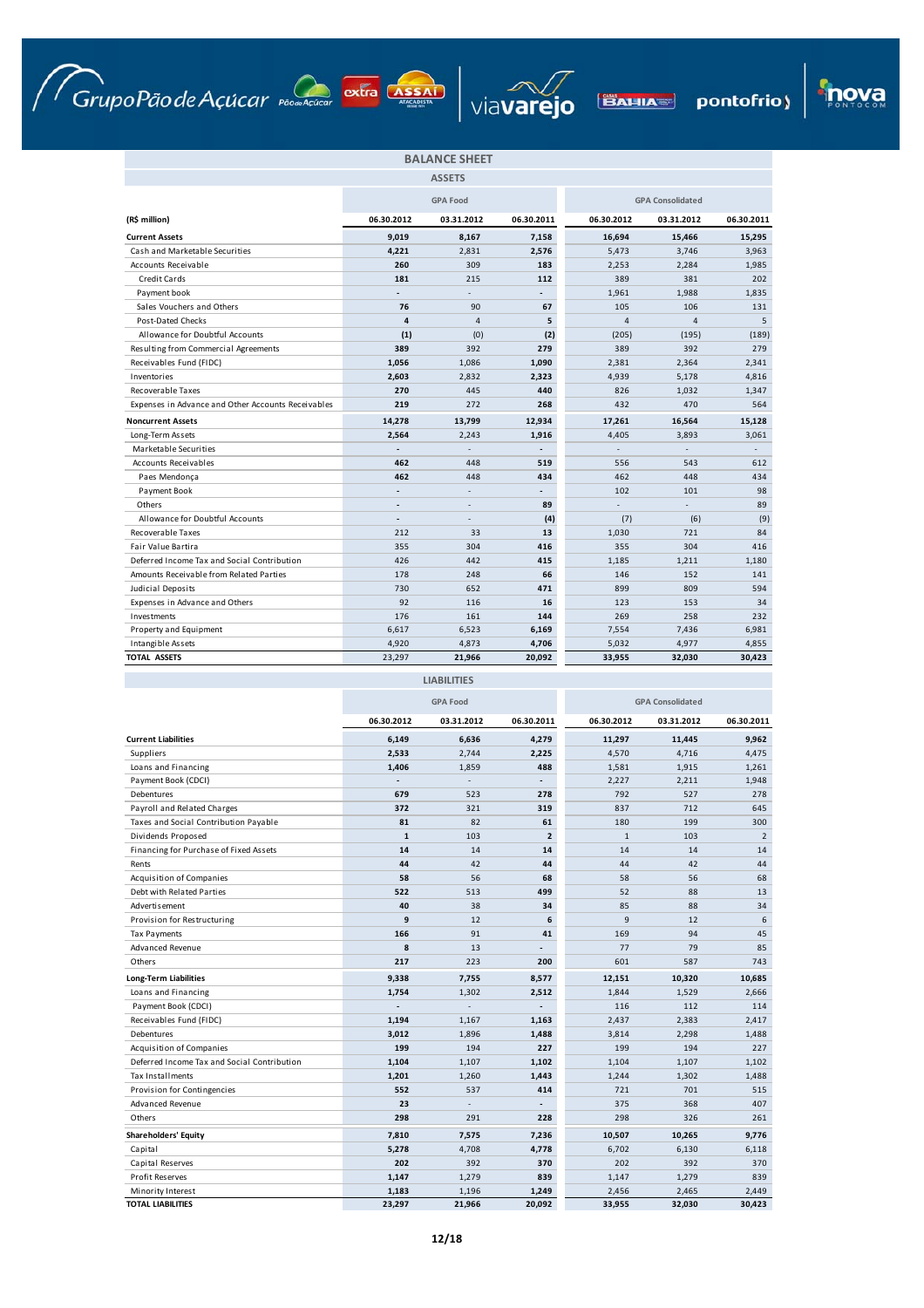|                                                                      | <b>INCOME STATEMENT (ex-real estate projects)</b> |                 |          |                          |             |                 |                          |                              |                         |             | <b>INCOME STATEMENT</b> |             |                 |             |             |                          |              |           |
|----------------------------------------------------------------------|---------------------------------------------------|-----------------|----------|--------------------------|-------------|-----------------|--------------------------|------------------------------|-------------------------|-------------|-------------------------|-------------|-----------------|-------------|-------------|--------------------------|--------------|-----------|
|                                                                      |                                                   | <b>GPA Food</b> |          |                          |             | <b>GPA Food</b> |                          |                              |                         |             |                         |             | <b>GPA Food</b> |             |             | <b>GPA Consolidated</b>  |              |           |
|                                                                      |                                                   |                 |          |                          | Retail      |                 | <b>Cash and Carry</b>    |                              | <b>GPA Consolidated</b> |             |                         | <b>IFRS</b> |                 |             | <b>IFRS</b> |                          |              |           |
| R\$ - Million                                                        | <b>2Q12</b>                                       | <b>2Q11</b>     | Δ        | <b>2Q12</b>              | <b>2Q11</b> | Δ               | <b>2Q12</b>              | <b>2Q11</b>                  | Δ                       | <b>2Q12</b> | <b>2Q11</b>             | Δ           | <b>2Q12</b>     | <b>2Q11</b> | Δ           | <b>2Q12</b>              | <b>2Q11</b>  | Δ         |
| <b>Gross Sales Revenue</b>                                           | 7.339                                             | 6.928           | 5.9%     | 6,196                    | 5,900       | 5.0%            | 1.142                    | 1,028                        | 11.1%                   | 13,414      | 12.605                  | 6.4%        | 7,437           | 6.928       | 7.3%        | 13,512                   | 12,605       | 7.2%      |
| <b>Net Sales Revenue</b>                                             | 6,621                                             | 6,229           | 6.3%     | 5,579                    | 5,296       | 5.3%            | 1.043                    | 933                          | 11.7%                   | 11,939      | 11,270                  | 5.9%        | 6,720           | 6.229       | 7.9%        | 12,037                   | 11,270       | 6.8%      |
| <b>Cost of Goods Sold</b>                                            | (4,918)                                           | (4,660)         | 5.6%     | (4,028)                  | (3, 842)    | 4.9%            | (890)                    | (818)                        | 8.8%                    | (8, 797)    | (8, 282)                | 6.2%        | (4, 918)        | (4,660)     | 5.6%        | (8, 797)                 | (8, 282)     | 6.2%      |
| <b>Gross Profit</b>                                                  | 1,703                                             | 1,569           | 8.5%     | 1,550                    | 1,454       | 6.6%            | 153                      | 115                          | 32.5%                   | 3,142       | 2,987                   | 5.2%        | 1,801           | 1.569       | 14.8%       | 3,241                    | 2,987        | 8.5%      |
| Selling Expenses                                                     | (1,049)                                           | (988)           | 6.2%     | (947)                    | (892)       | 6.1%            | (102)                    | (96)                         | 6.6%                    | (2,039)     | (1, 922)                | 6.1%        | (1,047)         | (988)       | 5.9%        | (2,037)                  | (1, 922)     | 6.0%      |
| General and Administrative Expenses                                  | (175)                                             | (162)           | 8.2%     | (165)                    | (156)       | 5.4%            | (10)                     | (5)                          | 88.5%                   | (411)       | (424)                   | $-3.0%$     | (180)           | (162)       | 11.4%       | (416)                    | (424)        | $-1.8%$   |
| <b>Total Operating Expenses</b>                                      | (1, 224)                                          | (1, 150)        | 6.5%     | (1, 112)                 | (1,048)     | 6.0%            | (113)                    | (102)                        | 11.0%                   | (2,450)     | (2, 346)                | 4.4%        | (1, 227)        | (1, 150)    | 6.7%        | (2, 453)                 | (2, 346)     | 4.6%      |
| Earnings before Interest, Taxes, Depreciation, Amortization - EBITDA | 479                                               | 419             | 14.2%    | 439                      | 406         | 8.2%            | 40                       | 14                           | 192.3%                  | 692         | 641                     | 7.9%        | 574             | 419         | 37.0%       | 787                      | 641          | 22.8%     |
| Depreciation and Amortization                                        | (156)                                             | (116)           | 34.0%    | (145)                    | (109)       | 32.7%           | (11)                     | (7)                          | 54.8%                   | (189)       | (150)                   | 25.7%       | (156)           | (116)       | 34.0%       | (189)                    | (150)        | 25.7%     |
| Earnings before interest and Taxes - EBIT                            | 323                                               | 303             | 6.6%     | 294                      | 296         | $-0.8%$         | 29                       |                              | 336.5%                  | 503         | 491                     | 2.5%        | 418             | 303         | 38.1%       | 599                      | 491          | 21.9%     |
| <b>Financial Revenue</b>                                             | 123                                               | 102             | 19.9%    | 119                      | 101         | 18.1%           | $\overline{3}$           | -1                           | 154.9%                  | 151         | 139                     | 8.5%        | 123             | 102         | 20.2%       | 151                      | 139          | 8.8%      |
| <b>Financial Expenses</b>                                            | (244)                                             | (269)           | $-9.3%$  | (229)                    | (251)       | $-9.0%$         | (15)                     | (17)                         | $-12.7%$                | (436)       | (475)                   | $-8.2%$     | (244)           | (269)       | $-9.3%$     | (436)                    | (475)        | $-8.2%$   |
| <b>Net Financial Revenue (Expenses)</b>                              | (121)                                             | (166)           | $-27.2%$ | (109)                    | (150)       | $-27.3%$        | (12)                     | (16)                         | $-26.5%$                | (285)       | (336)                   | $-15.2%$    | (121)           | (166)       | $-27.4%$    | (285)                    | (336)        | $-15.3%$  |
| <b>Equity Income</b>                                                 | (2)                                               | (1)             | 111.9%   | (2)                      | (1)         | 111.9%          | $\overline{\phantom{a}}$ | $\qquad \qquad \blacksquare$ | 0.0%                    | (3)         | $\overline{3}$          | 0.0%        | (2)             | (1)         | 111.9%      | (3)                      | $\mathbf{3}$ | $-199.4%$ |
| <b>Result from Permanent Assets</b>                                  | (14)                                              | $1 -$           |          | (15)                     | (1)         |                 | $\overline{1}$           |                              | $-59.4%$                | (10)        | $\mathbf{1}$            | 0.0%        | (14)            |             | (19.70)     | (10)                     |              | (13.77)   |
| <b>Nonrecurring Result</b>                                           |                                                   | $(49) -$        |          | $\overline{\phantom{a}}$ | (49)        |                 | $\overline{\phantom{a}}$ |                              |                         |             | (49)                    |             |                 | (49)        |             | $\overline{\phantom{a}}$ | (49)         |           |
| <b>Other Operating Revenue (Expenses)</b>                            | 23                                                | 6               | 294.2%   | 23                       | 6           | 294.2%          |                          |                              |                         | 16          | (15)                    |             | 23              | 6           | 294.2%      | 16                       | (15)         | $-212.6%$ |
| Income Before Income Tax                                             | 208                                               | 93              | 124.8%   | 190                      | 100         | 90.3%           | 18                       | (7)                          | 0.0%                    | 222         | 95                      | 134.6%      | 304             | 93          | 228.2%      | 318                      | 95           | 235.7%    |
| <b>Income Tax</b>                                                    | (64)                                              | (1)             | 6273.3%  | (65)                     | (3)         | 1992.4%         | -1                       |                              | $-65.6%$                | (73)        | (9)                     | 746.8%      | (64)            | (1)         | 0.0%        | (73)                     | (9)          | 746.8%    |
| <b>Minority Interest - Noncontrolling</b>                            | 13                                                |                 | 709.6%   | 13                       |             | 709.6%          | $\overline{\phantom{a}}$ | ۰                            | 0.0%                    | 9           | 5                       | 90.6%       | 13              |             | 709.6%      | 9                        |              | 90.6%     |
| Net Income - Controlling Shareholders <sup>(1)</sup>                 | 157                                               | 93              | 68.6%    | 138                      | 98          | 40.6%           | 19                       | (5)                          | 0.0%                    | 159         | 91                      | 74.5%       | 253             | 93          | 171.3%      | 255                      | 91           | 179.7%    |
| Net Income per Share                                                 |                                                   |                 |          |                          |             |                 |                          |                              |                         | 0.60        | 0.35                    |             |                 |             |             | 0.97                     | 0.35         |           |
| Nº of shares (million) ex-treasury shares                            |                                                   |                 |          |                          |             |                 |                          |                              |                         | 263         | 257                     |             |                 |             |             | 263                      | 257          |           |

 $G\nu\nu$ poPãode Açúcar exercico

extra ASSAI

**Mavarejo** 

**BAHIAT** 

pontofrio)

exoup

|                                                      |             | <b>GPA Food</b> |  | <b>GPA Food</b> |             |  |             |                | <b>GPA Consolidated</b> |             |             | <b>GPA Food</b> |             | <b>GPA Consolidated</b> |             |             |
|------------------------------------------------------|-------------|-----------------|--|-----------------|-------------|--|-------------|----------------|-------------------------|-------------|-------------|-----------------|-------------|-------------------------|-------------|-------------|
| % Net Sales Revenue                                  |             |                 |  |                 | Reatil      |  |             | Cash and Carry |                         |             |             |                 | <b>IFRS</b> |                         |             | <b>IFRS</b> |
|                                                      | <b>2Q12</b> | <b>2Q11</b>     |  | <b>2Q12</b>     | <b>2Q11</b> |  | <b>2Q12</b> | <b>2Q11</b>    |                         | <b>2Q12</b> | <b>2Q11</b> | <b>2Q12</b>     | <b>2Q11</b> |                         | <b>2Q12</b> | <b>2Q11</b> |
| <b>Gross Profit</b>                                  | 25.7%       | 25.2%           |  | 27.8%           | 27.5%       |  | 14.6%       | 12.3%          |                         | 26.3%       | 26.5%       | 26.8%           | 25.2%       |                         | 26.9%       | 26.5%       |
| Selling Expenses                                     | 15.8%       | 15.9%           |  | 17.0%           | 16.8%       |  | 9.8%        | 10.3%          |                         | 17.1%       | 17.1%       | 15.6%           | 15.9%       |                         | 16.9%       | 17.1%       |
| General and Administrative Expenses                  | 2.6%        | 2.6%            |  | 3.0%            | 3.0%        |  | 1.0%        | 0.6%           |                         | 3.4%        | 3.8%        | 2.7%            | 2.6%        |                         | 3.5%        | 3.8%        |
| <b>Total Operating Expenses</b>                      | 18.5%       | 18.5%           |  | 19.9%           | 19.8%       |  | 10.8%       | 10.9%          |                         | 20.5%       | 20.8%       | 18.3%           | 18.5%       |                         | 20.4%       | 20.8%       |
| <b>EBITDA</b>                                        | 7.2%        | 6.7%            |  | 7.9%            | 7.7%        |  | 3.8%        | 1.5%           |                         | 5.8%        | 5.7%        | 8.5%            | 6.7%        |                         | 6.5%        | 5.7%        |
| <b>Depreciation and Amortization</b>                 | 2.4%        | 1.9%            |  | 2.6%            | 2.1%        |  | 1.0%        | 0.7%           |                         | 1.6%        | 1.3%        | 2.3%            | 1.9%        |                         | 1.6%        | 1.3%        |
| EBIT                                                 | 4.9%        | 4.9%            |  | 5.3%            | 5.6%        |  | 2.8%        | 0.7%           |                         | 4.2%        | 4.4%        | 6.2%            | 4.9%        |                         | 5.0%        | 4.4%        |
| Net Financial Revenue (Expenses)                     | 1.8%        | 2.7%            |  | 2.0%            | 2.8%        |  | 1.1%        | 1.7%           |                         | 2.4%        | 3.0%        | 1.8%            | 2.7%        |                         | 2.4%        | 3.0%        |
| <b>Result from Permanent Assets and Others</b>       | 0.1%        | 0.7%            |  | 0.1%            | 0.8%        |  | $-0.1%$     | $-0.2%$        |                         | $-0.1%$     | 0.6%        | 0.1%            | 0.7%        |                         | $-0.1%$     | 0.6%        |
| Income Before Income Tax                             | 3.1%        | 1.5%            |  | 3.4%            | 1.9%        |  | 1.7%        | 0.8%           |                         | 1.9%        | 0.8%        | 4.5%            | 1.5%        |                         | 2.6%        | 0.8%        |
| Income Tax                                           | 1.0%        | 0.0%            |  | 1.2%            | 0.1%        |  | 0.1%        | 0.2%           |                         | 0.6%        | 0.1%        | 1.0%            | 0.0%        |                         | 0.6%        | 0.1%        |
| Minority Interest - noncontrolling                   | 0.2%        | 0.0%            |  | 0.2%            | 0.0%        |  | 0.0%        | 0.0%           |                         | 0.1%        | 0.0%        | 0.2%            | 0.0%        |                         | 0.1%        | 0.0%        |
| Net Income - Controlling Shareholders <sup>(1)</sup> | 2.4%        | 1.5%            |  | 2.5%            | 1.9%        |  | 1.8%        | $-0.6%$        |                         | 1.3%        | 0.8%        | 3.8%            | 1.5%        |                         | 2.1%        | 0.8%        |

(1) Net Income after noncontrolling shareholders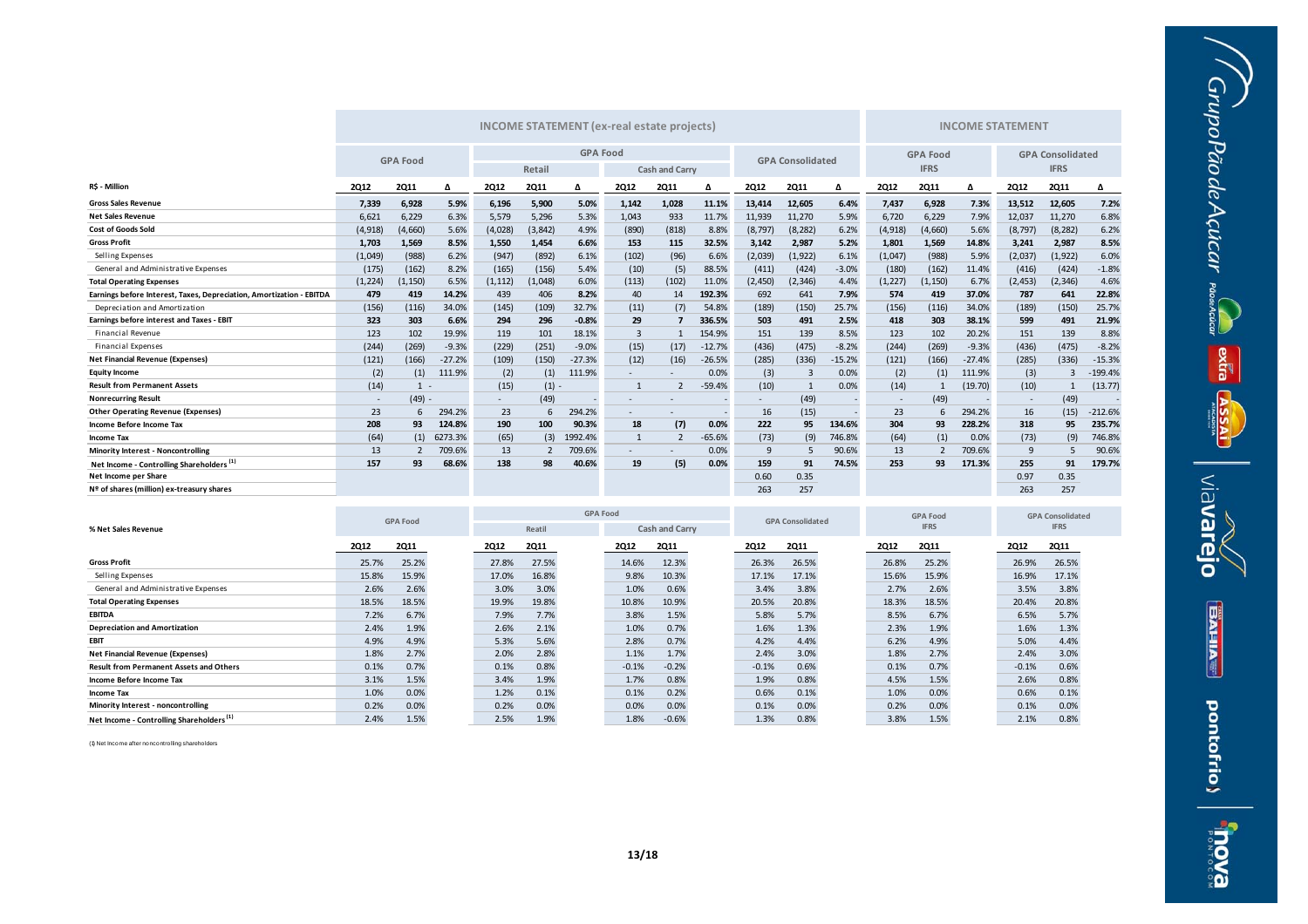|                                                                      | <b>INCOME STATEMENT</b> (ex-real estate projects) |                 |          |                          |             |                          |           |                                |          | <b>INCOME STATEMENT</b> |                                        |          |                          |           |           |
|----------------------------------------------------------------------|---------------------------------------------------|-----------------|----------|--------------------------|-------------|--------------------------|-----------|--------------------------------|----------|-------------------------|----------------------------------------|----------|--------------------------|-----------|-----------|
|                                                                      |                                                   | <b>GPA Food</b> |          | <b>GPA Consolidated</b>  |             |                          |           | <b>GPA Food</b><br><b>IFRS</b> |          |                         | <b>GPA Consolidated</b><br><b>IFRS</b> |          |                          |           |           |
| R\$ - Million                                                        | 1H12                                              | 1H11            | Δ%       | <b>2Q12</b>              | <b>2Q11</b> | Δ%                       | 1H12      | 1H11                           | Δ%       | 1H12                    | 1H11                                   | Δ        | 1H12                     | 1H11      | Δ         |
| <b>Gross Sales Revenue</b>                                           | 14,709                                            | 13,569          | 8.4%     | 13,414                   | 12,605      | 6.4%                     | 27,073    | 24,978                         | 8.4%     | 14,808                  | 13,569                                 | 9.1%     | 27,172                   | 24,978    | 8.8%      |
| <b>Net Sales Revenue</b>                                             | 13,278                                            | 12,213          | 8.7%     | 11,939                   | 11,270      | 5.9%                     | 24,087    | 22,139                         | 8.8%     | 13,376                  | 12,213                                 | 9.5%     | 24,185                   | 22,139    | 9.2%      |
| <b>Cost of Goods Sold</b>                                            | (9, 849)                                          | (9, 107)        | 8.1%     | (8, 797)                 | (8, 282)    | 6.2%                     | (17, 688) | (16, 303)                      | 8.5%     | (9,849)                 | (9, 107)                               | 8.1%     | (17, 688)                | (16, 303) | 8.5%      |
| <b>Gross Profit</b>                                                  | 3,429                                             | 3,106           | 10.4%    | 3.142                    | 2,987       | 5.2%                     | 6,398     | 5,836                          | 9.6%     | 3,527                   | 3,106                                  | 13.6%    | 6,497                    | 5,836     | 11.3%     |
| Selling Expenses                                                     | (2,086)                                           | (1, 926)        | 8.3%     | (2,039)                  | (1, 922)    | 6.1%                     | (4,098)   | (3,803)                        | 7.8%     | (2,086)                 | (1,926)                                | 8.3%     | (4,098)                  | (3,803)   | 7.8%      |
| General and Administrative Expenses                                  | (365)                                             | (339)           | 7.7%     | (411)                    | (424)       | $-3.0%$                  | (845)     | (809)                          | 4.4%     | (374)                   | (339)                                  | 10.4%    | (854)                    | (809)     | 5.5%      |
| <b>Total Operating Expenses</b>                                      | (2, 451)                                          | (2, 265)        | 8.2%     | (2,450)                  | (2, 346)    | 4.4%                     | (4, 942)  | (4,612)                        | 7.2%     | (2,460)                 | (2, 265)                               | 8.6%     | (4, 951)                 | (4,612)   | 7.4%      |
| Earnings before Interest, Taxes, Depreciation, Amortization - EBITDA | 978                                               | 841             | 16.2%    | 692                      | 641         | 7.9%                     | 1,456     | 1,224                          | 19.0%    | 1,067                   | 841                                    | 26.9%    | 1,545                    | 1,224     | 26.3%     |
| Depreciation and Amortization                                        | (303)                                             | (241)           | 25.6%    | (189)                    | (150)       | 25.7%                    | (375)     | (308)                          | 21.7%    | (303)                   | (241)                                  | 25.6%    | (375)                    | (308)     | 21.7%     |
| Earnings before interest and Taxes - EBIT                            | 675                                               | 600             | 12.5%    | 503                      | 491         | 2.5%                     | 1,081     | 916                            | 18.0%    | 764                     | 600                                    | 27.4%    | 1,170                    | 916       | 27.8%     |
| <b>Financial Revenue</b>                                             | 228                                               | 195             | 17.4%    | 151                      | 139         | 8.5%                     | 296       | 272                            | 8.8%     | 229                     | 195                                    | 17.6%    | 297                      | 272       | 9.0%      |
| <b>Financial Expenses</b>                                            | (492)                                             | (523)           | $-5.8%$  | (436)                    | (475)       | $-8.2%$                  | (917)     | (934)                          | $-1.8%$  | (492)                   | (523)                                  | $-5.8%$  | (917)                    | (934)     | $-1.8%$   |
| <b>Net Financial Revenue (Expenses)</b>                              | (264)                                             | (328)           | $-19.6%$ | (285)                    | (336)       | $-15.2%$                 | (621)     | (662)                          | $-6.2%$  | (263)                   | (328)                                  | $-19.7%$ | (620)                    | (662)     | $-6.2%$   |
| <b>Equity Income</b>                                                 | $\overline{2}$                                    | 6               | (0.68)   | (3)                      | 3           | $\overline{\phantom{a}}$ |           | 13                             | (0.83)   | $\overline{2}$          | 6                                      | (0.68)   | $\overline{2}$           | 13        | $-83.5%$  |
| <b>Result from Permanent Assets</b>                                  | (24)                                              |                 |          | (10)                     |             | $\overline{\phantom{a}}$ | (3)       | $\mathbf{1}$                   |          | (24)                    | $\mathbf{1}$                           |          | (3)                      |           | $-347.2%$ |
| <b>Nonrecurring Result</b>                                           |                                                   | (49)            |          | $\overline{\phantom{a}}$ | (49)        |                          |           | (49)                           |          |                         | (49)                                   |          | $\overline{\phantom{a}}$ | (49)      |           |
| <b>Other Operating Revenue (Expenses)</b>                            | 23                                                | $\Omega$        |          | 16                       | (15)        |                          | 15        | (27)                           |          | 23                      | $\mathbf{0}$                           |          | 15                       | (27)      | $-154.2%$ |
| Income Before Income Tax                                             | 412                                               | 231             | 78.7%    | 222                      | 95          | 134.6%                   | 474       | 192                            | 146.7%   | 502                     | 231                                    | 117.7%   | 564                      | 192       | 193.4%    |
| <b>Income Tax</b>                                                    | (115)                                             | (3)             | 0.0%     | (73)                     | (9)         | 746.8%                   | (156)     | 5                              |          | (115)                   | (3)                                    |          | (156)                    | 5         |           |
| <b>Minority Interest - Noncontrolling</b>                            | 27                                                | 12              | 134.9%   | g                        | 5           | 90.6%                    | 14        | 26                             | $-47.9%$ | 27                      | 12                                     | 134.9%   | 14                       | 26        | $-47.9%$  |
| Net Income - Controlling Shareholders <sup>(1)</sup>                 | 325                                               | 239             | 35.9%    | 159                      | 91          | 74.5%                    | 331       | 223                            | 48.3%    | 414                     | 239                                    | 73.5%    | 421                      | 223       | 88.5%     |
| Net Income per Share                                                 |                                                   |                 |          | 0.60                     | 0.35        | 70.7%                    | 1.26      | 0.87                           | 0.0%     |                         |                                        |          | 1.60                     | 0.87      | 84.4%     |
| Nº of shares (million) ex-treasury shares                            |                                                   |                 |          | 263                      | 257         |                          | 263       | 257                            |          |                         |                                        |          | 263                      | 257       |           |

 $G\nu\nu$ poPãode $A$ çúcar  $_{\tiny{\text{measured}}}$ 

extra **ASS** 

 $\frac{1}{\sqrt{2}}$ 

**BAHIAT** 

pontofrio)

| % Net Sales Revenue                                  |       | <b>GPA Food</b> |  |             | <b>GPA Consolidated</b> |  |       |         |  |       |         | <b>GPA Food</b><br><b>IFRS</b> |       |         |
|------------------------------------------------------|-------|-----------------|--|-------------|-------------------------|--|-------|---------|--|-------|---------|--------------------------------|-------|---------|
|                                                      | 1H12  | 1H11            |  | <b>2Q12</b> | <b>2Q11</b>             |  | 1H12  | 1H11    |  | 1H12  | 1H11    |                                | 1H12  | 1H11    |
| <b>Gross Profit</b>                                  | 25.8% | 25.4%           |  | 26.3%       | 26.5%                   |  | 26.6% | 26.4%   |  | 26.4% | 25.4%   |                                | 26.9% | 26.4%   |
| Selling Expenses                                     | 15.7% | 15.8%           |  | 17.1%       | 17.1%                   |  | 17.0% | 17.2%   |  | 15.6% | 15.8%   |                                | 16.9% | 17.2%   |
| General and Administrative Expenses                  | 2.7%  | 2.8%            |  | 3.4%        | 3.8%                    |  | 3.5%  | 3.7%    |  | 2.8%  | 2.8%    |                                | 3.5%  | 3.7%    |
| <b>Total Operating Expenses</b>                      | 18.5% | 18.5%           |  | 20.5%       | 20.8%                   |  | 20.5% | 20.8%   |  | 18.4% | 18.5%   |                                | 20.5% | 20.8%   |
| <b>EBITDA</b>                                        | 7.4%  | 6.9%            |  | 5.8%        | 5.7%                    |  | 6.0%  | 5.5%    |  | 8.0%  | 6.9%    |                                | 6.4%  | 5.5%    |
| <b>Depreciation and Amortization</b>                 | 2.3%  | 2.0%            |  | 1.6%        | 1.3%                    |  | 1.6%  | 1.4%    |  | 2.3%  | 2.0%    |                                | 1.6%  | 1.4%    |
| <b>EBIT</b>                                          | 5.1%  | 4.9%            |  | 4.2%        | 4.4%                    |  | 4.5%  | 4.1%    |  | 5.7%  | 4.9%    |                                | 4.8%  | 4.1%    |
| <b>Net Financial Revenue (Expenses)</b>              | 2.0%  | 2.7%            |  | 2.4%        | 3.0%                    |  | 2.6%  | 3.0%    |  | 2.0%  | 2.7%    |                                | 2.6%  | 3.0%    |
| <b>Result from Permanent Assets and Others</b>       | 0.0%  | $-0.4%$         |  | $-0.1%$     | $-0.6%$                 |  | 0.0%  | $-0.3%$ |  | 0.0%  | $-0.4%$ |                                | 0.0%  | $-0.3%$ |
| Income Before Income Tax                             | 3.1%  | 1.9%            |  | 1.9%        | 0.8%                    |  | 2.0%  | 0.9%    |  | 3.8%  | 1.9%    |                                | 2.3%  | 0.9%    |
| <b>Income Tax</b>                                    | 0.9%  | 0.0%            |  | 0.6%        | 0.1%                    |  | 0.6%  | 0.0%    |  | 0.9%  | 0.0%    |                                | 0.6%  | 0.0%    |
| Minority Interest - noncontrolling                   | 0.2%  | $-0.1%$         |  | 0.1%        | 0.0%                    |  | 0.1%  | $-0.1%$ |  | 0.2%  | $-0.1%$ |                                | 0.1%  | $-0.1%$ |
| Net Income - Controlling Shareholders <sup>(1)</sup> | 2.4%  | 2.0%            |  | 1.3%        | 0.8%                    |  | 1.4%  | 1.0%    |  | 3.1%  | 2.0%    |                                | 1.7%  | 1.0%    |

**COL** 

(1) Net Income after noncontrolling shareholders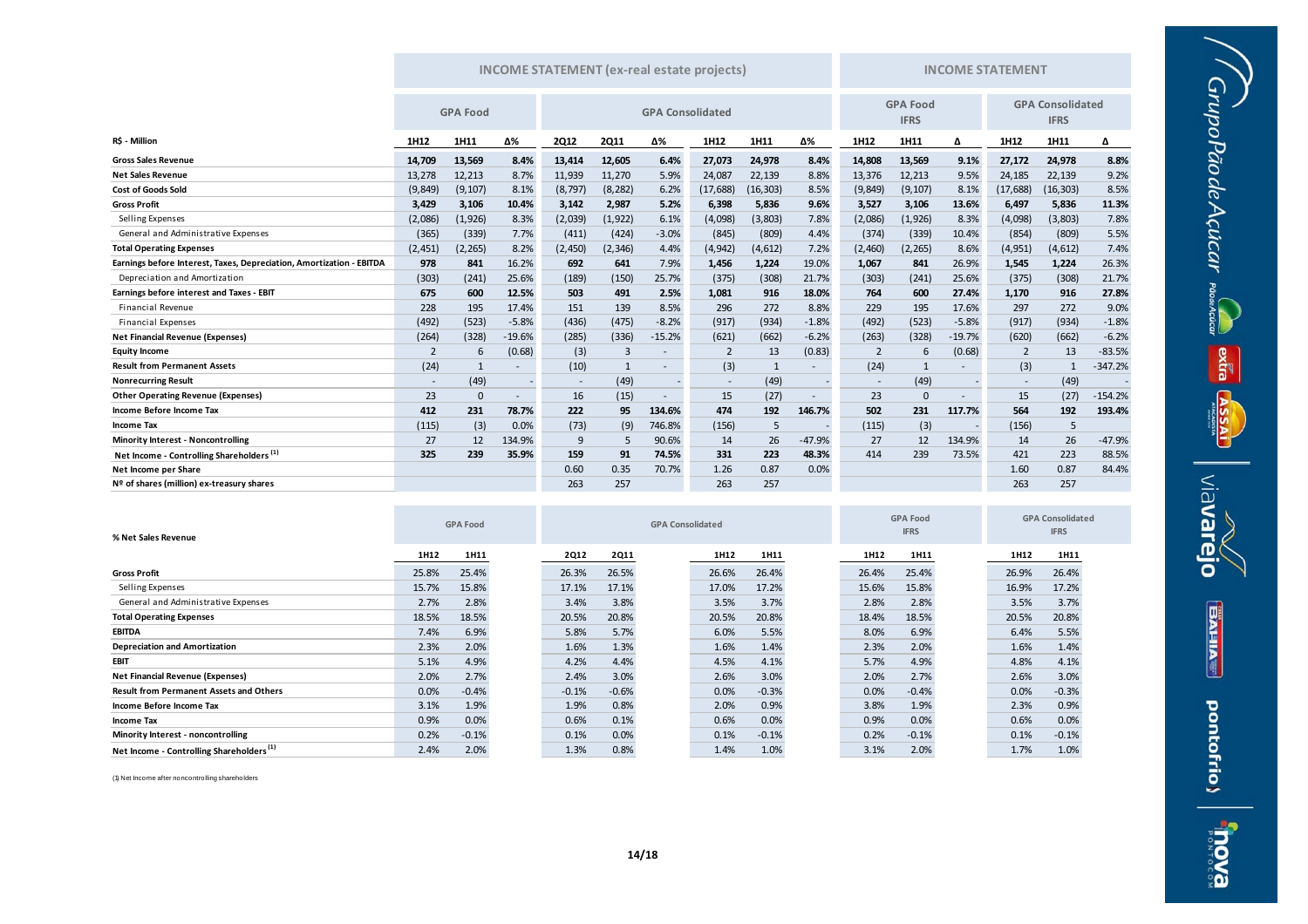Grupo Pão de Açúcar reconnecidar extra Assam





pontofrio) **BAHIA** 

# **Statement of Cash Flow**

| (R\$ million)                                          | <b>GPA Consolidated</b> |            |  |  |
|--------------------------------------------------------|-------------------------|------------|--|--|
|                                                        | 06.30.2012              | 06.30.2011 |  |  |
|                                                        |                         |            |  |  |
| Net Income for the period                              | 407                     | 197        |  |  |
| Adjustment for Reconciliation of Net Income            |                         |            |  |  |
| Deferred Income Tax                                    | 53                      | (41)       |  |  |
| Income of Permanent Assets Written-Off                 | 3                       | (29)       |  |  |
| Depreciation and Amortization                          | 392                     | 308        |  |  |
| Interests and Exchange Variation                       | 563                     | 250        |  |  |
| Net profit/loss on shareholder interest                | (24)                    |            |  |  |
| Adjustment to Present Value                            | (1)                     | (12)       |  |  |
| <b>Equity Income</b>                                   | (2)                     | (13)       |  |  |
| Provision for Contingencies                            | 67                      | 62         |  |  |
| Provision for low and losses of fixed assets           | (0)                     | 36         |  |  |
| Share-Based Compensation                               | 19                      | 13         |  |  |
| Allowance for Doubtful Accounts                        | 195                     | 91         |  |  |
| Swap revenue                                           | (97)                    |            |  |  |
|                                                        | 1,575                   | 863        |  |  |
| Asset (Increase) Decreases                             |                         |            |  |  |
| Accounts Receivable                                    | 299                     | (863)      |  |  |
| Inventories                                            | 545                     | (2)        |  |  |
| Taxes recoverable                                      | (215)                   | (444)      |  |  |
| Financial Instrument - Rede Duque                      | (51)                    |            |  |  |
| Other Assets                                           | (82)                    | 293        |  |  |
| Marketable Securities                                  |                         | 659        |  |  |
| <b>Related Parties</b>                                 | (59)                    | (203)      |  |  |
| Judicial Deposits                                      | (96)                    | (87)       |  |  |
|                                                        | 340                     | (648)      |  |  |
| <b>Liability (Increase) Decrease</b>                   |                         |            |  |  |
| Suppliers                                              | (1,653)                 | (831)      |  |  |
| Payroll and Charges                                    | 78                      | 56         |  |  |
| Taxes and contributions                                | (200)                   | 382        |  |  |
| Other Accounts Payable                                 | (79)                    | (132)      |  |  |
|                                                        | (1,854)                 | (526)      |  |  |
| Net Cash Generated from (Used in) Operating Activities | 61                      | (310)      |  |  |

# **Cash Flow from Investment and Financing Activities**

|                                                         | <b>GPA Consolidated</b> |            |
|---------------------------------------------------------|-------------------------|------------|
| (R\$ million)                                           | 06.30.2012              | 06.30.2011 |
|                                                         |                         |            |
| Net cash from acquisitions                              | $\Omega$                |            |
| Acquisition of Companies                                | 3                       |            |
| Capital Increase in Subsidiaries                        | $\Omega$                |            |
| Acquisition of Property and Equipment                   | (557)                   | (532)      |
| Increase of Intangible Asset                            | (30)                    | (82)       |
| Sale of Property and Equipment                          | 37                      | 29         |
| Net Cash Generated from (used in) Investment Activities | (547)                   | (584)      |
|                                                         |                         |            |
| <b>Cash Flow from Financing Activities</b>              |                         |            |
| Increase (Decrease) of Capital                          | 13                      | 12         |
| Increase in Minority Interest                           |                         |            |
| Financiamentos                                          |                         |            |
| Funding and Refinancing                                 | 4,570                   | 4,010      |
| Payments                                                | (3,326)                 | (2, 394)   |
| Interest Paid                                           | (136)                   | (451)      |

| <b>Change in Cash and Cash Equivalent</b>              | 503   | 145   |
|--------------------------------------------------------|-------|-------|
| Cash and Cash Equivalents at the End of the Year       | 5.473 | 3,963 |
| Cash and Cash Equivalents at the Beginning of the Year | 4.970 | 3.818 |
| Net Cash Generated from (used in) Financing Activities | 990   | 1.040 |
| Dividend Payments                                      | (131) | (137) |
| Interest Paid                                          | (136) | (451) |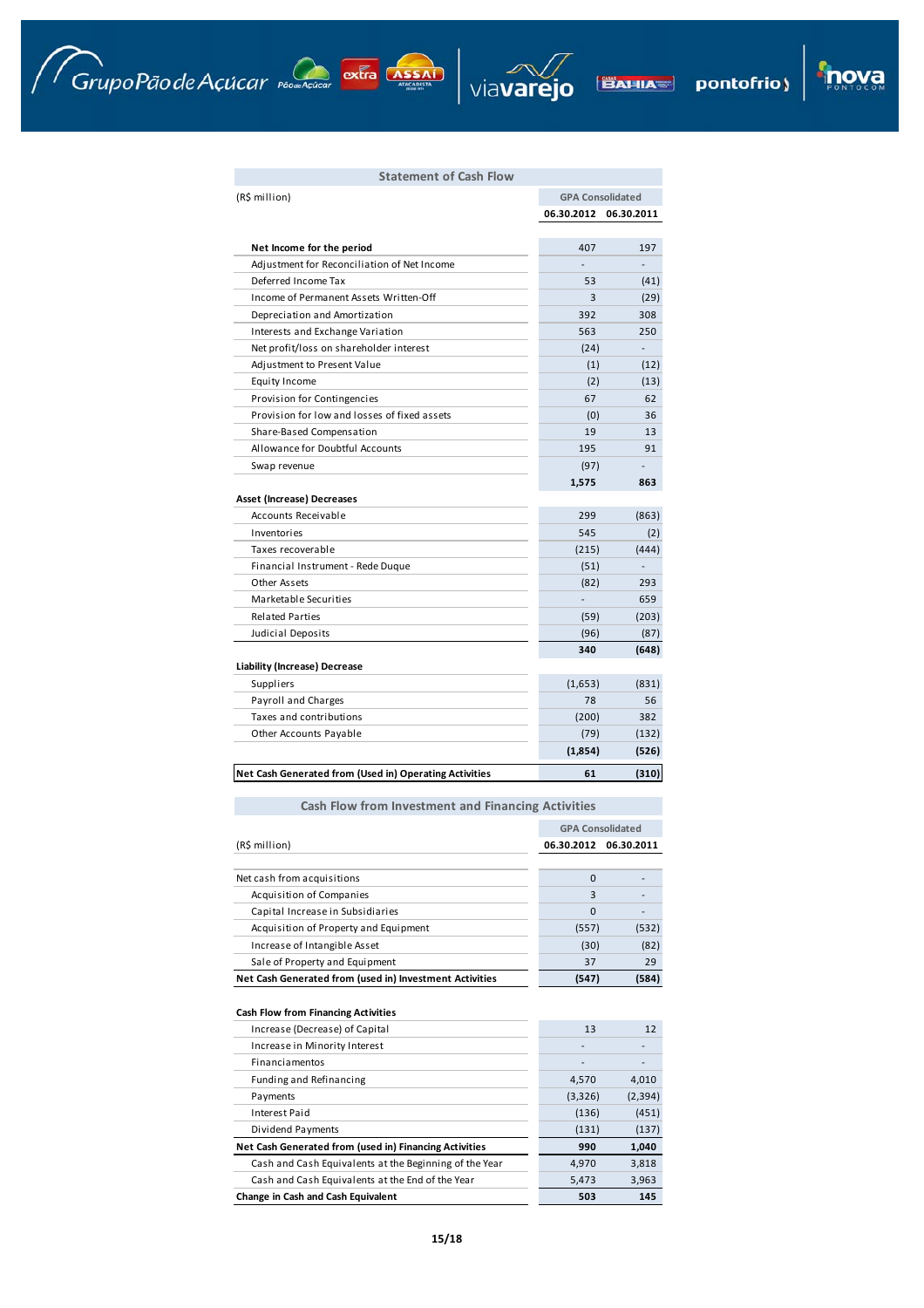Grupo Pão de Açúcar production extra ASSAI



viavarejo

**BAHIA** 

pontofrio)

lova

|                                | <b>Breakdown of Net Sales by Format</b><br>(ex-real estate projects) |        |        |        |         |        |        |        |        |         |  |  |
|--------------------------------|----------------------------------------------------------------------|--------|--------|--------|---------|--------|--------|--------|--------|---------|--|--|
| (R\$ million)                  | 2Q12                                                                 | %      | 2Q11   | %      | Δ       | 1H12   | %      | 1H11   | %      | Δ       |  |  |
| Pão de Acúcar                  | 1,232                                                                | 10.3%  | 1,152  | 10.2%  | 6.9%    | 2,445  | 10.2%  | 2,243  | 10.1%  | 9.0%    |  |  |
| Extra Hiper <sup>(1)</sup>     | 2,992                                                                | 25.1%  | 2.716  | 24.1%  | 10.2%   | 6,023  | 25.0%  | 5,339  | 24.1%  | 12.8%   |  |  |
| Extra Supermercado             | 988                                                                  | 8.3%   | 1,064  | 9.4%   | $-7.2%$ | 2,031  | 8.4%   | 2,183  | 9.9%   | $-7.0%$ |  |  |
| Assaí                          | 1,043                                                                | 8.7%   | 933    | 8.3%   | 11.7%   | 2,078  | 8.6%   | 1,760  | 7.9%   | 18.1%   |  |  |
| Others Business <sup>(2)</sup> | 366                                                                  | 3.1%   | 363    | 3.2%   | 0.9%    | 701    | 2.9%   | 688    | 3.1%   | 2.0%    |  |  |
| <b>GPA Food</b>                | 6,621                                                                | 55.5%  | 6,229  | 55.3%  | 6.3%    | 13,278 | 55.1%  | 12,213 | 55.2%  | 8.7%    |  |  |
| Viavarejo <sup>(3)</sup>       | 5,318                                                                | 44.5%  | 5.041  | 44.7%  | 5.5%    | 10.809 | 44.9%  | 9,925  | 44.8%  | 8.9%    |  |  |
| <b>GPA Consolidated</b>        | 11.938                                                               | 100.0% | 11.270 | 100.0% | 5.9%    | 24.087 | 100.0% | 22.138 | 100.0% | 8.8%    |  |  |

(1) Includes M inimercado Extra sales.

(2) Includes Gas Station and Drugstores sales.

(3) Includes Ponto Frio, Nova Casas Bahia and Nova Pontocom sales.

|                     |             |                 |       |       | Sales Breakdown (% of Net Sales ex-real estate projects) |             |       |       |  |  |  |
|---------------------|-------------|-----------------|-------|-------|----------------------------------------------------------|-------------|-------|-------|--|--|--|
|                     |             |                 |       |       |                                                          |             |       |       |  |  |  |
|                     |             | <b>GPA Food</b> |       |       | <b>GPA Consolidated</b>                                  |             |       |       |  |  |  |
|                     | <b>2Q12</b> | <b>2Q11</b>     | 1H12  | 1H11  | <b>2Q12</b>                                              | <b>2Q11</b> | 1H12  | 1H11  |  |  |  |
| Cash                | 52.8%       | 51.9%           | 53.0% | 52.6% | 40.0%                                                    | 40.3%       | 37.7% | 41.1% |  |  |  |
| <b>Credit Card</b>  | 39.8%       | 40.4%           | 39.5% | 39.7% | 49.2%                                                    | 48.3%       | 45.9% | 47.6% |  |  |  |
| <b>Food Voucher</b> | 7.3%        | 7.4%            | 7.3%  | 7.5%  | 4.0%                                                     | 4.1%        | 3.7%  | 4.5%  |  |  |  |
| Credit              | 0.1%        | 0.2%            | 0.1%  | 0.2%  | 6.9%                                                     | 7.3%        | 6.4%  | 6.8%  |  |  |  |
| Post-Dated Checks   | 0.1%        | 0.2%            | 0.1%  | 0.2%  | 0.1%                                                     | 0.1%        | 0.1%  | 0.1%  |  |  |  |
| Payment Book        | 0.0%        | 0.0%            | 0.0%  | 0.0%  | 6.8%                                                     | 7.1%        | 6.3%  | 6.7%  |  |  |  |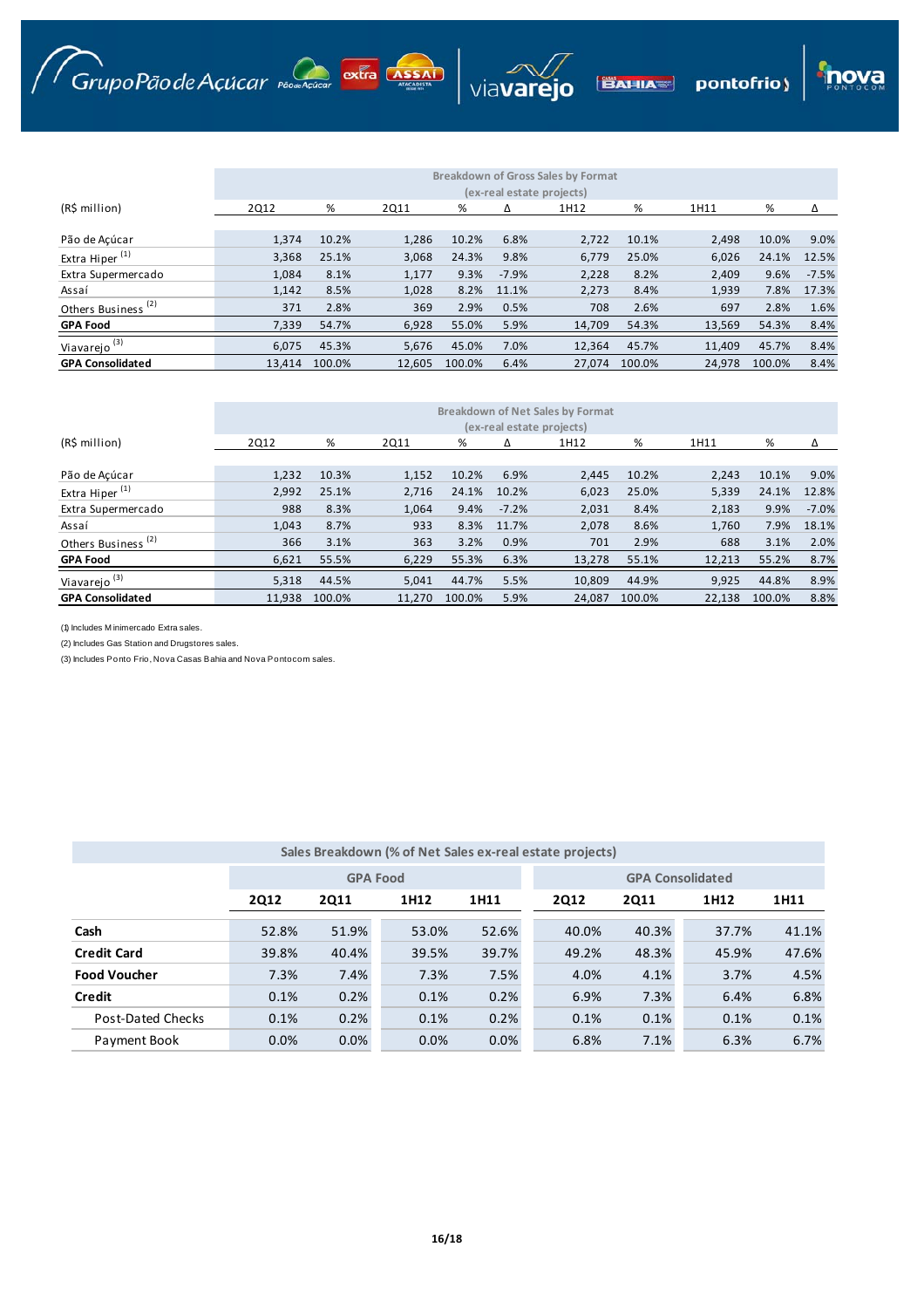Grupo Pão de Açúcar provenciare extra Assan Viavarejo BAHIA pontofrio)

|                                  | <b>Stores Openings/Closings per Format</b> |                |        |            |  |  |  |  |  |  |  |
|----------------------------------|--------------------------------------------|----------------|--------|------------|--|--|--|--|--|--|--|
|                                  | 03/31/2012                                 | Opened         | Closed | 06/30/2012 |  |  |  |  |  |  |  |
|                                  |                                            |                |        |            |  |  |  |  |  |  |  |
| Pão de Açúcar                    | 158                                        | $\mathbf{1}$   |        | 159        |  |  |  |  |  |  |  |
| Extra Hiper                      | 133                                        | $\overline{1}$ |        | 134        |  |  |  |  |  |  |  |
| Extra Supermercado               | 204                                        |                |        | 204        |  |  |  |  |  |  |  |
| Minimercado Extra                | 71                                         | $\mathbf{1}$   | $-3$   | 69         |  |  |  |  |  |  |  |
| Assaí                            | 60                                         |                | $-1$   | 59         |  |  |  |  |  |  |  |
| Ponto Frio                       | 400                                        | 3              |        | 403        |  |  |  |  |  |  |  |
| Casas Bahia                      | 544                                        | 3              |        | 547        |  |  |  |  |  |  |  |
| <b>Other Business</b>            | 232                                        | 5              | $-1$   | 236        |  |  |  |  |  |  |  |
| Gas Satation                     | 78                                         |                |        | 78         |  |  |  |  |  |  |  |
| <b>Drugstores</b>                | 154                                        | 5              | $-1$   | 158        |  |  |  |  |  |  |  |
| <b>GPA Consolidated</b>          | 1,802                                      | 14             | -5     | 1,811      |  |  |  |  |  |  |  |
| Sale Area ('000 m <sup>2</sup> ) | 2,830                                      |                |        | 2,837      |  |  |  |  |  |  |  |
| # of employees ('000)            | 149                                        |                |        | 149        |  |  |  |  |  |  |  |

**inova**